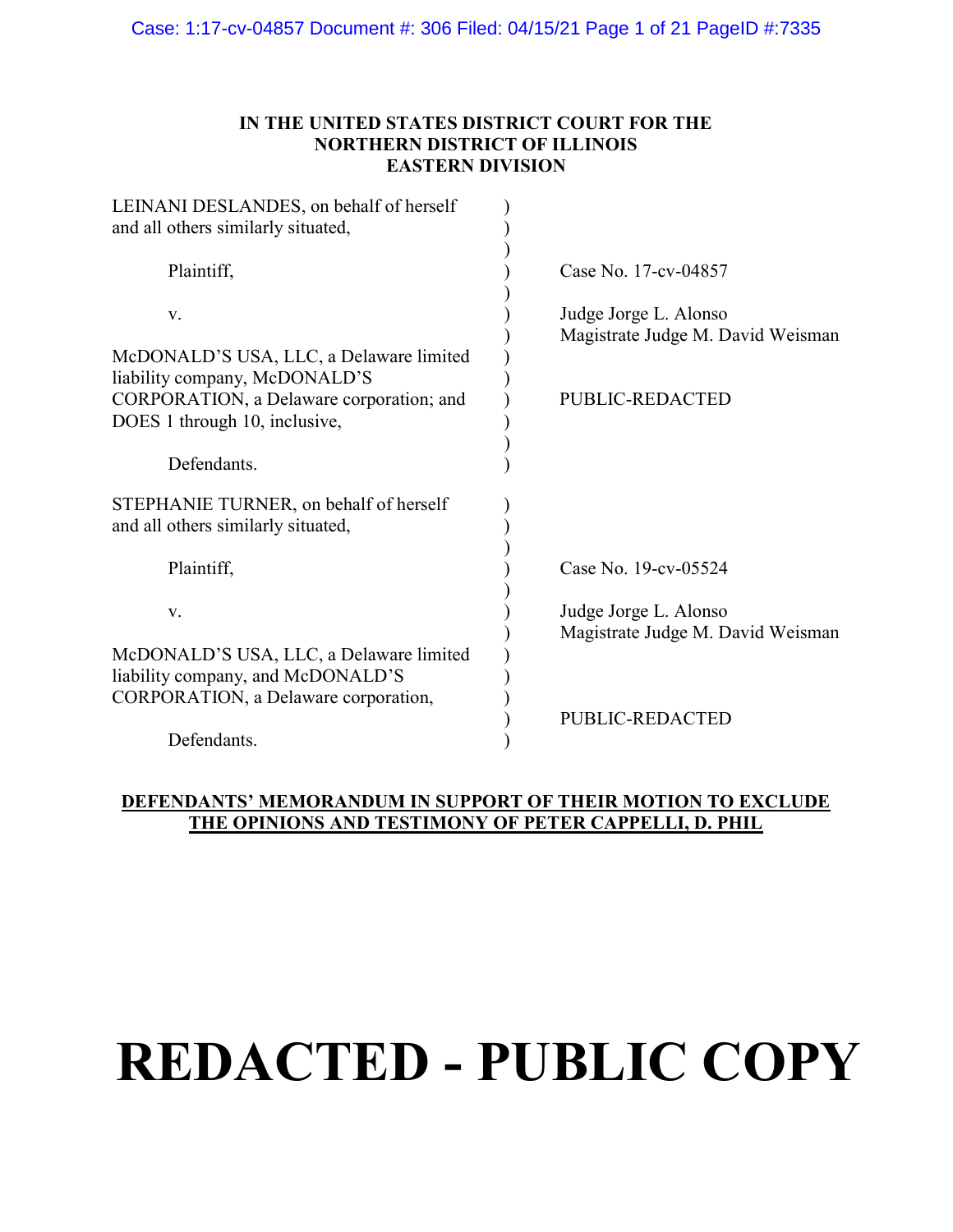# TABLE OF CONTENTS

| Prof. Cappelli Assumes That The Alleged Conspirators Had Monopsony Power 4<br>I.                                                                         |
|----------------------------------------------------------------------------------------------------------------------------------------------------------|
| Prof. Cappelli Assumes That All McDonald's Training Is Specific To McDon-<br>П.                                                                          |
| III. Prof. Cappelli Assumes A Lack of Mobility By McDonald's Workers  9                                                                                  |
| IV. Prof. Cappelli's Opinion That All Workers Were Harmed Does Not Fit The<br>Facts Of How Wages Are Set For Entry-Level Workers And Lateral Managers 12 |
| V. Prof. Cappelli's Opinion That All Workers Were Harmed As A Result Of A                                                                                |
|                                                                                                                                                          |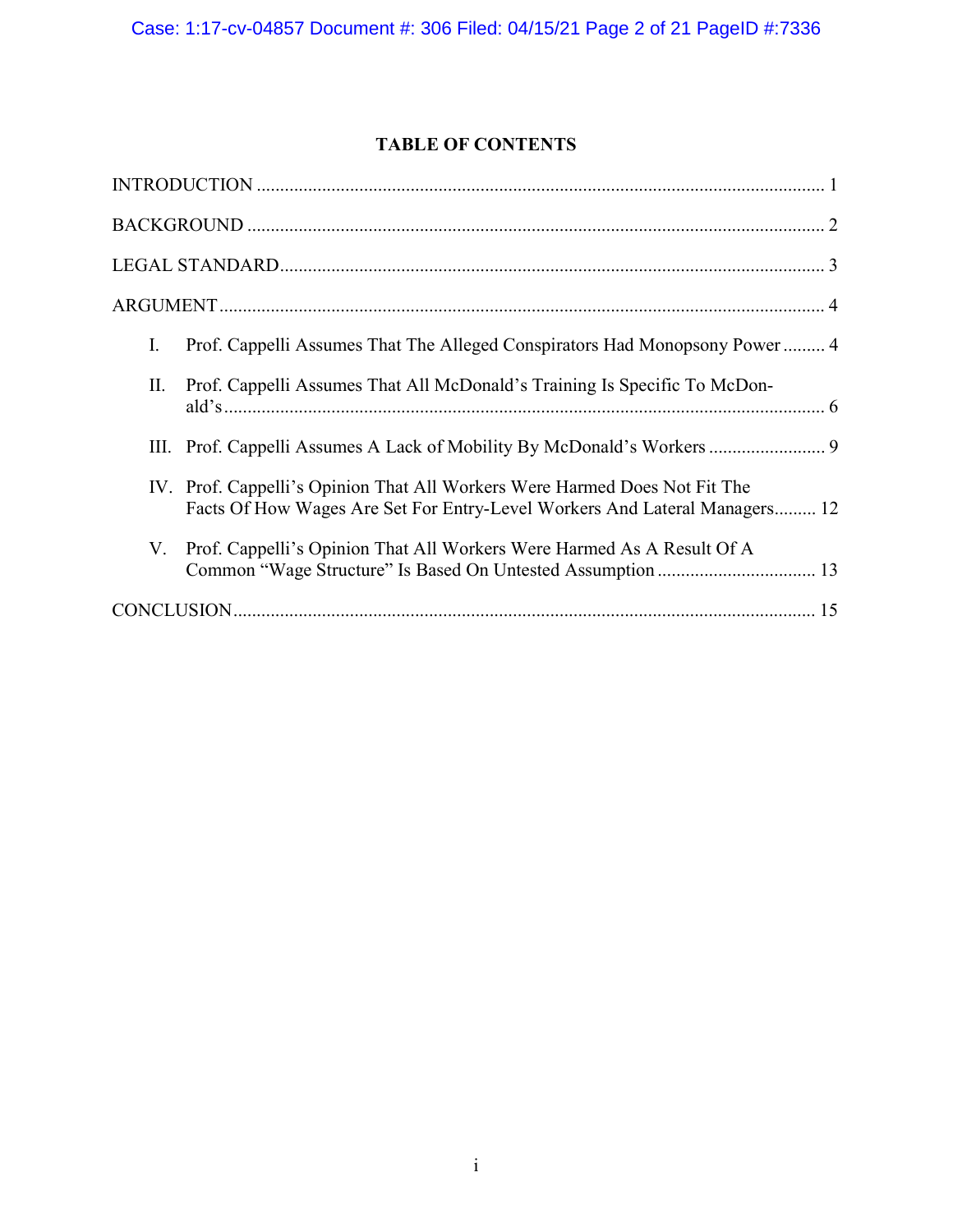# TABLE OF AUTHORITIES

| Cases                                                                                                                  |
|------------------------------------------------------------------------------------------------------------------------|
| Ayers v. Robinson,                                                                                                     |
| Bowman for J.B. v. Int'l Bus. Machines Corp.,<br>No. 1:11-cv-0593 RLY-TAB2013, WL 12290828 (S.D. Ind. Aug. 16, 2013)13 |
| Brown v. Burlington N. Santa Fe Ry. Co.,                                                                               |
| CDW LLC v. NETech Corp.,                                                                                               |
| Chapman v. Maytag Corp.,                                                                                               |
| Chen v. Mnuchin,                                                                                                       |
| Clark v. Takata Corp.,                                                                                                 |
| Conrad v. Jimmy John's Franchise, LLC,                                                                                 |
| Daubert v. Merrell Dow Pharms.,                                                                                        |
| Gen. Elec. Co. v. Joiner,                                                                                              |
| Gopalratnam v. Hewlett-Packard Co.,                                                                                    |
| Hannah's Boutique, Inc. v. Surdej,                                                                                     |
| Huey v. United Parcel Serv., Inc.,                                                                                     |
| Kirk v. Clark Equip. Co.,                                                                                              |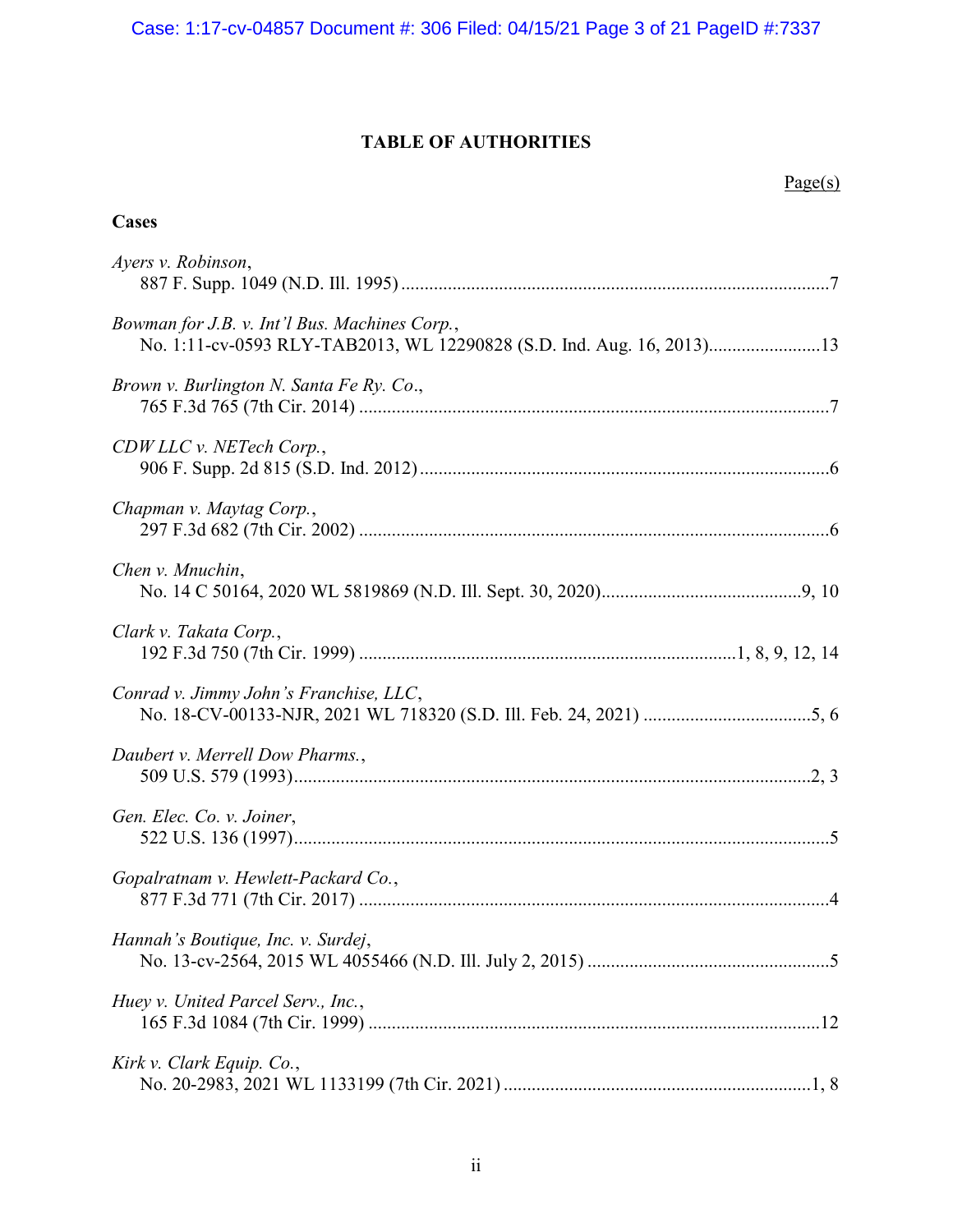# Case: 1:17-cv-04857 Document #: 306 Filed: 04/15/21 Page 4 of 21 PageID #:7338

| Kumho Tire Co. v. Carmichael,                           |
|---------------------------------------------------------|
| Lewis v. CITGO Petroleum Corp.,                         |
| Marion Healthcare, LLC v. S. Ill. Healthcare,           |
| McLaughlin Equip. Co. v. Servaas,                       |
| Messner v. Northshore Univ. HealthSystem,               |
| Mid-State Fertilizer Co. v. Exch. Nat. Bank of Chicago, |
| Minasian v. Standard Chartered Bank, PLC,               |
| Photovest Corp. v. Fotomat Corp.,                       |
| Republic Tobacco Co. v. N. Atl. Trading Co.,            |
| Smith v. Ill. Dep't of Transp.,                         |
| Stokes v. John Deere Seeding Grp.,                      |
| Wendler & Ezra, P.C. v. Am. Int'l Grp.,                 |
| <b>Rules</b>                                            |
|                                                         |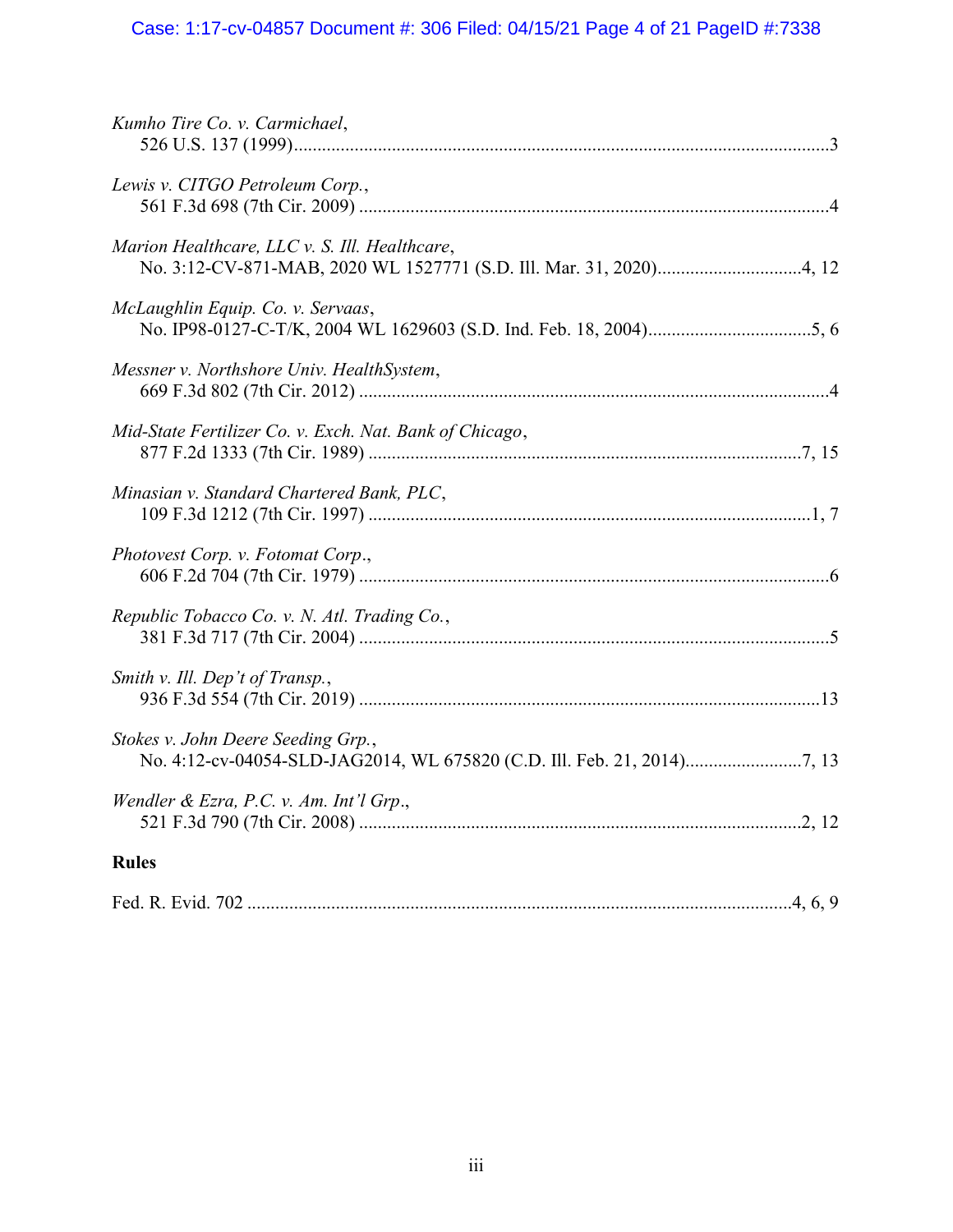#### INTRODUCTION

"An opinion has a significance proportioned to the sources that sustain it." Minasian v. Standard Chartered Bank, PLC, 109 F.3d 1212, 1216 (7th Cir. 1997) (internal quotation marks and citation omitted). It has thus long been the rule that an expert who "does nothing to substantiate [his] opinion is worthless, and [his opinions] therefore inadmissible." Id.

In this case, Prof. Cappelli opines that all putative class members' wages would have been suppressed by the alleged No-Hire Agreement. That is because, he says, McDonald's exercises monopsony power in the relevant market—a single-brand market that includes only "McDonald's and its Franchisees." Dkt. 270-6 ¶ 9.a. And in that market, the alleged conspiracy artificially depressed "trained" McDonald's workers' wages because (1) they could not obtain higher wages outside the McDonald's System since their training was unique and not transferrable; (2) the No-Hire Agreement impeded them from moving *within* the System for higher wages; and (3) a common wage structure within and across McDonald's corporate-owned and franchisee restaurants depressed wages nationwide. Id. ¶ 9.

These are all points of proof, but Prof. Cappelli provides none. Eschewing empirical analysis, he assumes each contrafactual premise—skipping the market definition analysis he admitted was "necessary" and relying on his "imagination," "sense," and "knowledge of how employees behave and have behaved effectively since the period of industrial revolution" to fill in the rest. See, e.g., Ex. 3, Cappelli Dep. 108:24-109:23, 145:4-147:9, 150:14-151:4, 186:15-188:4; 195:25- 196:20; 200:20-202:12; 222:16-224:8; 230:4-231:12; 236:23-237:8. Conjecture unmoored from the record is neither reliable nor helpful; expert opinions must be based on facts, not assumptions. Kirk v. Clark Equip. Co., 2021 WL 1133199, at \*7 (7th Cir. 2021); Clark v. Takata Corp., 192 F.3d 750, 757-58 (7th Cir. 1999).

Played out to their logical conclusions, Prof. Cappelli's opinions even contradict the claim of common impact he stakes out. His theory of harm necessarily implies no harm to untrained (or only briefly trained) workers, and his theory of an internal wage structure recognizes that competitively set wages for new McDonald's workers would place upward pressure on wages of other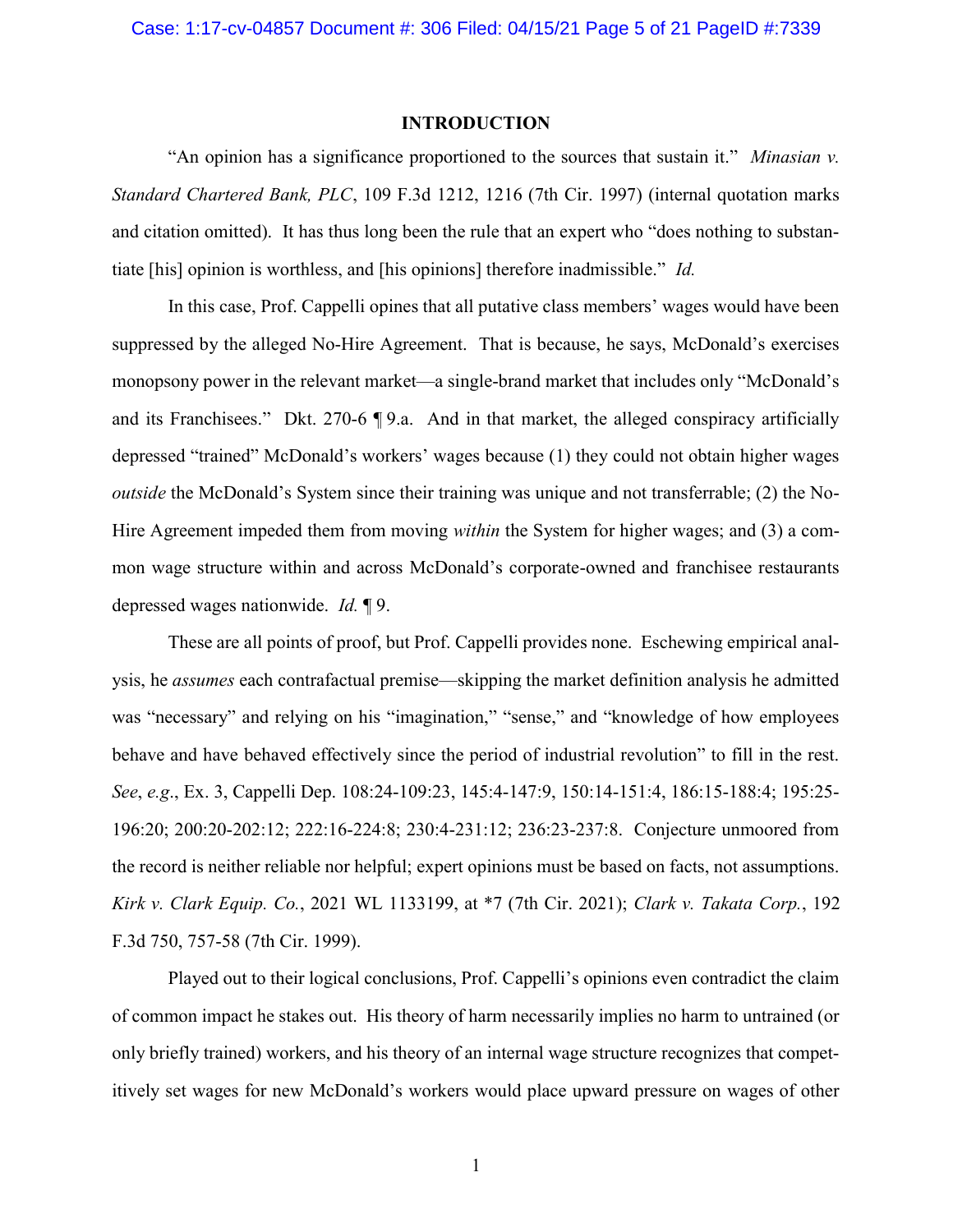## Case: 1:17-cv-04857 Document #: 306 Filed: 04/15/21 Page 6 of 21 PageID #:7340

employees in the System, thereby negating any alleged suppression. All that remains is Prof. Cappelli's *ipse dixit* that the alleged conduct impacted "all" class members, and it must be excluded as such. See Wendler & Ezra, P.C. v. Am. Int'l Grp., 521 F.3d 790, 791 (7th Cir. 2008) ("We have said over and over that an expert's *ipse dixit* is inadmissible.").

Prof. Cappelli's testimony should be excluded under Federal Rules of Evidence 702 and 703. See Daubert v. Merrell Dow Pharms., 509 U.S. 579 (1993).

#### BACKGROUND

In support of their motion for class certification, Plaintiffs submitted a report from an economist, Peter Cappelli, with the following assignment: "to determine (1) whether Class Members receive training and develop skills that are of specific value to McDonald's-branded restaurants, such that Class Members receive training that has greater value within the McDonald's-system restaurants than to employers outside that system; and (2) whether the alleged No-Hire Agreement would have reduced the pay of all or nearly all Class Members." Dkt. 270-6 ¶ 8. To meet his charge, Prof. Cappelli reviewed a smattering of record documents and a selection of deposition transcripts that Plaintiffs' counsel provided him, Ex. 3, Cappelli Dep. 58:10-62:18; 188:6-194:24, and some economic literature, e.g., Dkt. 270-6 ¶ 51. Based on that information, Prof. Cappelli regurgitates Plaintiffs' interpretations of record evidence; compare id. ¶¶ 66-76, with Dkt. 268 at 12-15; and concludes (1) that "McDonald's workers receive training and develop skills specific to the McDonald's system, which are generally not transferable to non-McDonald's work settings but would be extremely valuable to other McDonald's restaurants," Dkt. 270-6 ¶ 9.a, and (2) that because of the alleged No-Hire Agreement, McDonald's restaurant employees "cannot work for any other employer for whom those brand-specific skills are valuable," resulting in "wages [that] are therefore lower than they otherwise would have been" absent the alleged agreement, *id.*  $\Box$  9.b. Prof. Cappelli does not purport to measure classwide damages or offer any method for doing sohe merely offers the conclusion that "[t]he No-Hire Agreement would have suppressed the pay of all Class Members." See id. ¶ 9.c; see also Ex. 3, Cappelli Dep. 50:18-24.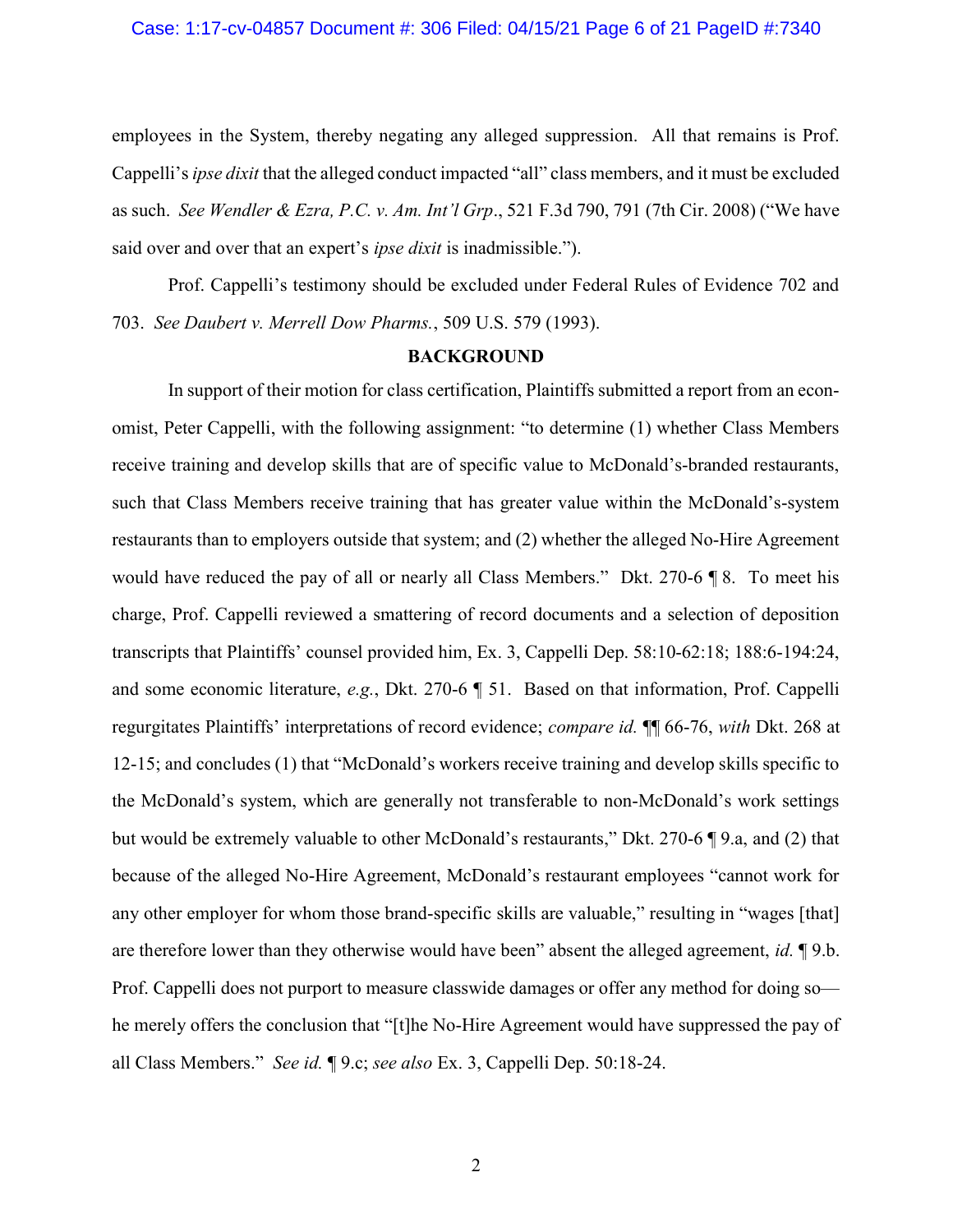## Case: 1:17-cv-04857 Document #: 306 Filed: 04/15/21 Page 7 of 21 PageID #:7341

Prof. Cappelli admitted that the threshold step for his analysis would be to define the relevant market. Ex. 3, Cappelli Dep. 236:23-237:8. Prof. Cappelli acknowledged this was "an extremely difficult undertaking." Id. 235:15-236:21. But he did not "try[] to address that particular question" and made no analysis of the relevant markets in this case. *Id.* 237:10-239:11.

Prof. Cappelli also declined to conduct other analyses related to the transferability of training, mobility of employees, or imposition of systemwide pay structures. He did not analyze any payroll or training data. Ex. 3, Cappelli Dep. 27:5-23; 116:14-17. He did not analyze how all "14,000 McDonald's restaurants in the U.S." set their wages or the extent to which they provide raises for their employees. Ex. 3, Cappelli Dep. 216:20-217:21. He did not "study whether [workers] with prior McDonald's experience were paid more than those without prior McDonald's experience." *Id.* 115:24-118:9. He did not speak with either Ms. Turner or Ms. Deslandes, much less any putative class members, about their training or wages. Id. 27:24-28:2; 184:9-185:15. He did not analyze how many employees were prevented from moving jobs because of the alleged No-Hire Agreement or whether employee mobility increased when the alleged No-Hire Agreement supposedly ended. Id. 90:10-91:5. He did not read or consider any testimony from any of McDonald's franchising executives about their experience with Paragraph 14. Id. 114:17-115:23. He did not conduct any surveys or independent research to gauge whether other companies compensate more based on the skills that McDonald's-sponsored training provides or whether other companies use the same equipment and processes as McDonald's restaurants. *Id.* 207:22-209:4. He did not study whether employees departing McDonald's jobs obtained better wages or better titles. *Id.* 204:22-205:17. As Prof. Cappelli repeatedly admitted, he did not perform any empirical analyses at all. Id. 56:12-21; 101:25-102:11; 201:18-202:12; 204:22-205:11; 209:21-210-19.

## LEGAL STANDARD

Federal Rule of Evidence 702 imposes a "special obligation" on the district court to serve as a "gatekeep[er]" to ensure that expert testimony is both reliable and relevant. Kumho Tire Co. v. Carmichael, 526 U.S. 137, 141, 147 (1999); see also Daubert, 509 U.S. at 589 ("[T]he trial judge must ensure that any and all scientific testimony or evidence admitted is not only relevant,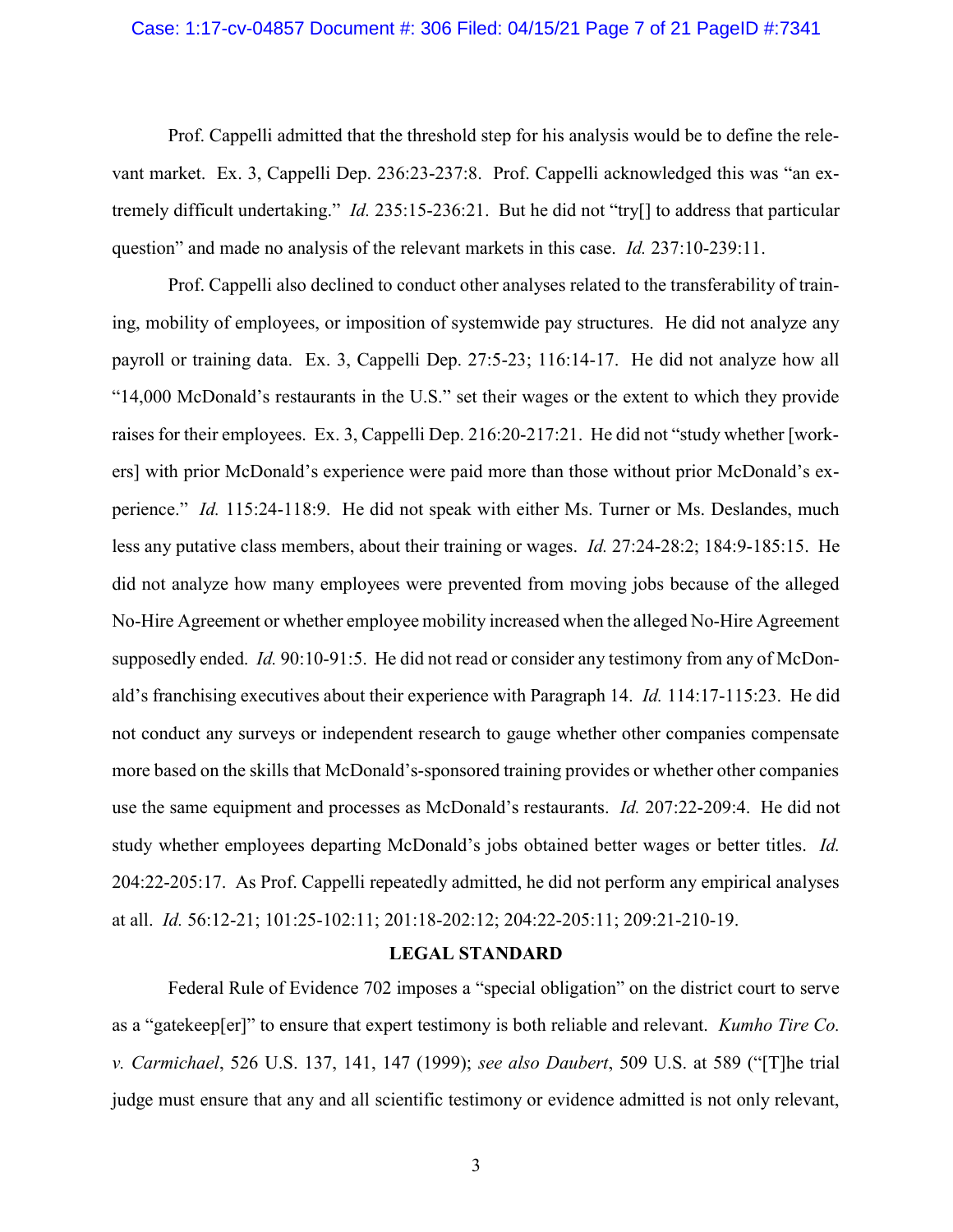#### Case: 1:17-cv-04857 Document #: 306 Filed: 04/15/21 Page 8 of 21 PageID #:7342

but reliable."). The proponent of expert testimony bears the burden of establishing its admissibility in support of class certification. Lewis v. CITGO Petroleum Corp., 561 F.3d 698, 706 (7th Cir. 2009); see also Messner v. Northshore Univ. HealthSystem, 669 F.3d 802, 811-13 (7th Cir. 2012). The testimony must be "based on a correct application of a reliable *methodology* and . . . sufficient data to employ the methodology." Gopalratnam v. Hewlett-Packard Co., 877 F.3d 771, 780 (7th Cir. 2017) (internal quotation omitted). "Since the Daubert standard is fluid and analyzed on a case-by-case basis, *[a]ny* step that renders the analysis unreliable under the *Daubert* factors renders the expert's testimony inadmissible." Marion Healthcare, LLC v. S. Ill. Healthcare, 2020 WL 1527771, at  $*5$  (S.D. Ill. Mar. 31, 2020) (emphasis in original; internal quotation omitted).

#### ARGUMENT

Prof. Cappelli opines that the alleged No-Hire Agreement suppressed wages of *all* putative class members. Dkt. 270-6 ¶ 9.c. By his own admission, a threshold step to reaching that conclusion is the definition of the relevant markets. But Prof. Cappelli does no such analysis; instead, he simply assumes that the alleged existence of the No-Hire Agreement proves the existence of a single-brand market—circular reasoning rejected by courts, including the Seventh Circuit. This alone requires exclusion.

Equally problematic, Prof. Cappelli relies on three critical but unproven assumptions: (1) McDonald's training is brand-specific and not transferable to other employers; (2) the No-Hire Agreement in fact limited employee mobility during the class period; and (3) all 14,000 McDonald's restaurants across the United States share a common pay structure. None of these assumptions is "based on sufficient facts," "the product of reliable principles and methods," or represents the "reliab[le] appli[cation] [of those] principles and methods to the facts of the case." Fed. R. Evid. 702. To the contrary, they are belied by overwhelming evidence—ignored by Prof. Cappelli. For that reason too, his opinions should be excluded.

## I. Prof. Cappelli Assumes That The Alleged Conspirators Had Monopsony Power

Prof. Cappelli admits that defining a market is a "*necessary*" first step to determine whether the alleged No-Hire Agreement could have suppressed class members' wages. Ex. 3, Cappelli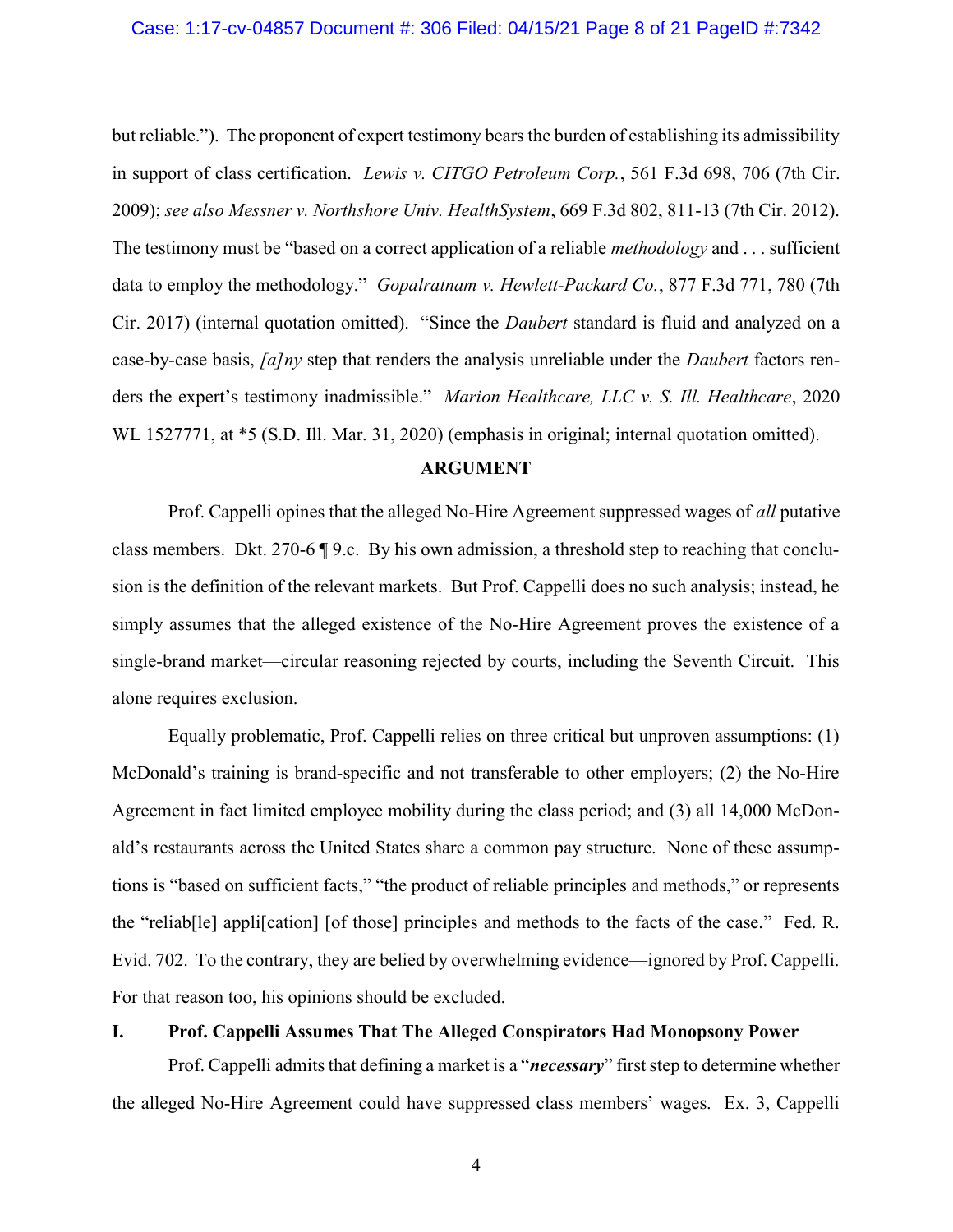#### Case: 1:17-cv-04857 Document #: 306 Filed: 04/15/21 Page 9 of 21 PageID #:7343

Dep. 236:23-237:8 (emphasis added). He also admits he did not conduct any type of analysis of the relevant markets in this case. Id. 237:10-238:13. This is inadequate as a matter of law, as the Seventh Circuit has held that in an antitrust case "[e]conomic analysis is virtually meaningless if it is entirely unmoored from at least a rough definition of a product and geographic market" that has "evidentiary support." Republic Tobacco Co. v. N. Atl. Trading Co., 381 F.3d 717, 737 (7th Cir. 2004). As such, without defining the relevant markets in this case, Prof. Cappelli's opinions regarding the impact of the alleged No-Hire Agreement are meaningless. See Hannah's Boutique, Inc. v. Surdej, 2015 WL 4055466, at \*4 (N.D. Ill. July 2, 2015) (excluding expert testimony for failure to define a relevant market); McLaughlin Equip. Co. v. Servaas, 2004 WL 1629603, at \*9 (S.D. Ind. Feb. 18, 2004) (same); see also Conrad v. Jimmy John's Franchise, LLC, 2021 WL 718320, at \*22 n.9 (S.D. Ill. Feb. 24, 2021) ("without defining a relevant market" an expert's analysis "hinges on the *ipse dixit* of the expert") (quoting *Gen. Elec. Co. v. Joiner*, 522 U.S. 136, 146 (1997)).

There are established methods for determining whether a market exists. See Mot. Exclude Ops. and Test. Dr. Hal J. Singer ("Mot. Excl. Singer"), Section IV.A.3. Prof. Cappelli does not use any of them. Instead, he *assumes* that the only relevant "buyers" for labor in this case "are McDonald's and its Franchisees," Dkt. 270-6 ¶ 9.a, and he *assumes* that McDonald's training makes McDonald's workers so specialized that the only competition for their labor that could realistically bid up their wages is from other McDonald's restaurants, id. ¶ 9.b. Prof. Cappelli does not support these assumptions with record evidence or any type of rigorous analysis. See infra Part II. Instead, like Plaintiffs' other expert Dr. Singer, Prof. Cappelli opines that the fact the alleged No-Hire Agreement existed is itself evidence of McDonald's monopsony power. Ex. 3, Cappelli Dep. 211:7-212:3; Dkt. 270-6 ¶¶ 79-81. He bases this on his "obvious" assumption that the only purpose of Paragraph 14 was to suppress wages. Ex. 3, Cappelli Dep. 155:15-156:10; see also Dkt. 270-6 ¶ 9.g ("The purpose was clear: to protect franchisees from competitive wage pressure."). But Prof. Cappelli did not review any of the record evidence surrounding the adoption of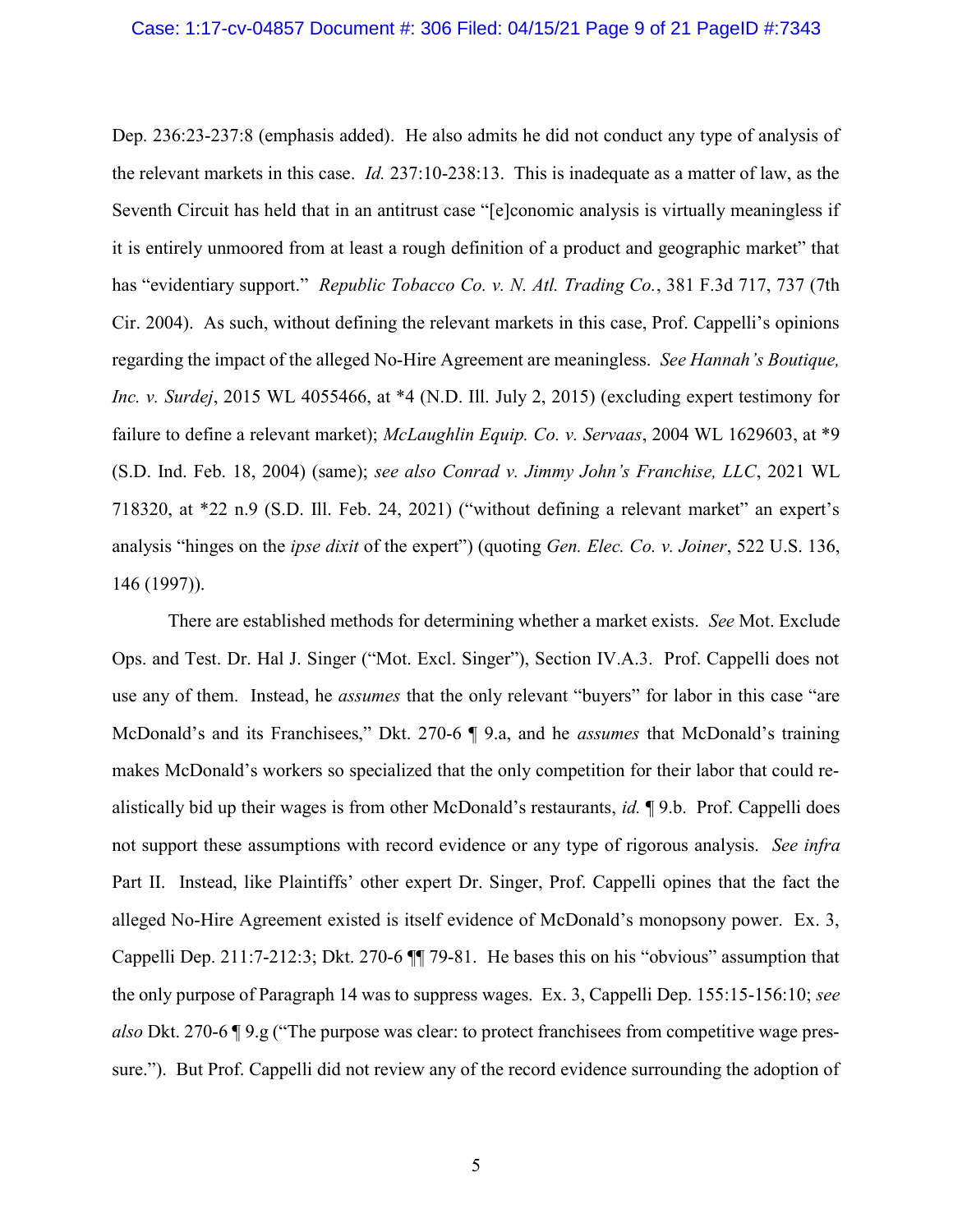## Case: 1:17-cv-04857 Document #: 306 Filed: 04/15/21 Page 10 of 21 PageID #:7344

former Paragraph 14. He did not review long-time McDonald's executive Jim Kramer's deposition testimony about why the company added Paragraph 14 to the franchise agreement in the first place. Ex. 3, Cappelli Dep. 26:17-19. He did not even know that a version of former Paragraph 14 was part of the very first Ray Kroc franchise agreement in 1955 when there were eleven franchisees and no McDonald's-owned restaurants. Id. 155:15-157:8.

By assuming that the alleged No-Hire Agreement is proof of monopsony power, Prof. Cappelli is just assuming what he set out to prove—a fact underscored by his testimony that he "didn't think it was important to test" "supply and demand" since "they're pretty well established" in monopsony cases. Ex. 3, Cappelli Dep. 211:18-212:3. That is exactly backwards. Testing supply and demand elasticity is precisely how one determines the boundaries of a relevant market in which monopsony power could exist. *McLaughlin*, 2004 WL 1629603, at \*6 ("It is insufficient for an expert to merely mention cross-elasticity of demand or supply; an analysis is required."); *Photovest* Corp. v. Fotomat Corp., 606 F.2d 704, 712 (7th Cir. 1979) ("The outer boundaries of a product market are determined by the reasonable interchangeability of use or the cross-elasticity of demand between the product itself and substitutes for it."); see also Mot. Excl. Singer Section IV.A. (explaining invalidity of same assumption by Dr. Singer).

Because he undertook no analysis of the relevant markets here, Prof. Cappelli's opinions regarding the impact of the alleged conspiracy are unreliable *ipse dixit* and should be excluded. See CDW LLC v. NETech Corp., 906 F. Supp. 2d 815, 824, 827 (S.D. Ind. 2012) (excluding expert who conducted no "economic analysis" of "market forces" as "too unreliable for admissibility under Rule 702"); *Chapman v. Maytag Corp.*, 297 F.3d 682, 688 (7th Cir. 2002) (excluding "unverified statements unsupported by scientific methodology"); Conrad, 2021 WL 718320, at \*22 n.9 ("without defining a relevant market," the baseline premise of a statistical analysis purporting to find common impact "hinges on the *ipse dixit* of the expert") (internal quotation omitted).

## II. Prof. Cappelli Assumes That All McDonald's Training Is Specific To McDonald's

Prof. Cappelli opines that all McDonald's training is specific to McDonald's and not transferable to other types of jobs. Dkt. 270-6 ¶ 48. This opinion is the foundation for his theory of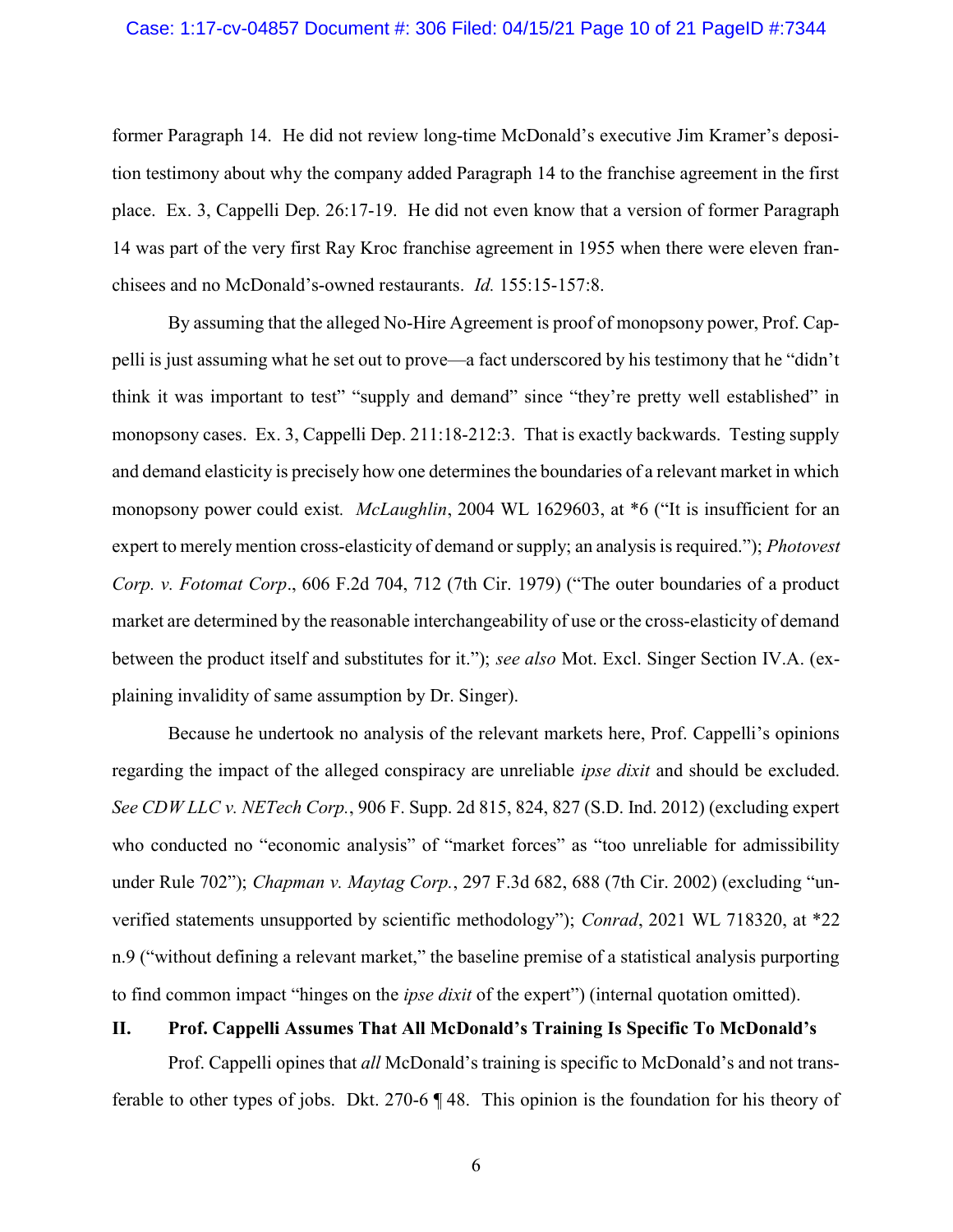## Case: 1:17-cv-04857 Document #: 306 Filed: 04/15/21 Page 11 of 21 PageID #:7345

harm, because if McDonald's workers could take their training outside the McDonald's System, there would be no ability for McDonald's restaurants to suppress wages through the alleged No-Hire Agreement. See Ex. 1  $\P$  258-59.<sup>1</sup> But notwithstanding the fact that this is the basis for his entire theory, Prof. Cappelli performed no rigorous study of this question, making the notion that all McDonald's training is specific to McDonald's pure "ukase in the guise of expertise." Mid-State Fertilizer Co. v. Exch. Nat. Bank of Chicago, 877 F.2d 1333, 1340 (7th Cir. 1989) (excluding expert's opinion who failed to conduct any economic study and instead "examined materials produced in discovery and drew inferences from the record"); see also Minasian, 109 F.3d at 1216 (excluding opinion of expert that "did not gather any data on the subject, survey the published literature, or do any of the other things that a genuine expert does before forming an opinion").

Prof. Cappelli freely admits that he did not review actual McDonald's training courses or materials. Ex. 3, Cappelli Dep. 152:7-18, 173:23-174:3. While he looked at the McDonald's Operations and Training Manual, he did not review any of the actual training course materials that consist of thousands of pages of course handouts, slides, and online modules. Dkt. 270-6 ¶¶ 49- 50. For example, the General Manager training curriculum consists of over 25 courses and takes on average 41 weeks to complete. See Ex. 83; Ex. 10 at -460. Prof. Cappelli has no idea what skills that training actually imparted because he did not review the training materials available to him—let alone do so in a methodical and disciplined manner. Cf. Stokes v. John Deere Seeding Grp., 2014 WL 675820, at \*4 (C.D. Ill. Feb. 21, 2014) ("Eyeballing may have the advantage of ease, but it surely lacks scientific reliability in the sense of producing consistent results"); Brown v. Burlington N. Santa Fe Ry. Co., 765 F.3d 765, 776 (7th Cir. 2014) (opining "without reliable, testable methodology is not sufficient").

To be clear, because Prof. Cappelli did not review any of the actual training offered by McDonald's, his opinions are based on assumptions, as he admits. For example, Prof. Cappelli just *assumes* that the training course on "respectful workplace" is specific to McDonald's. Ex. 3,

 $\overline{a}$ 

<sup>&</sup>lt;sup>1</sup> Ex." refers to Exhibits attached to the "Declaration of Rachel S. Brass."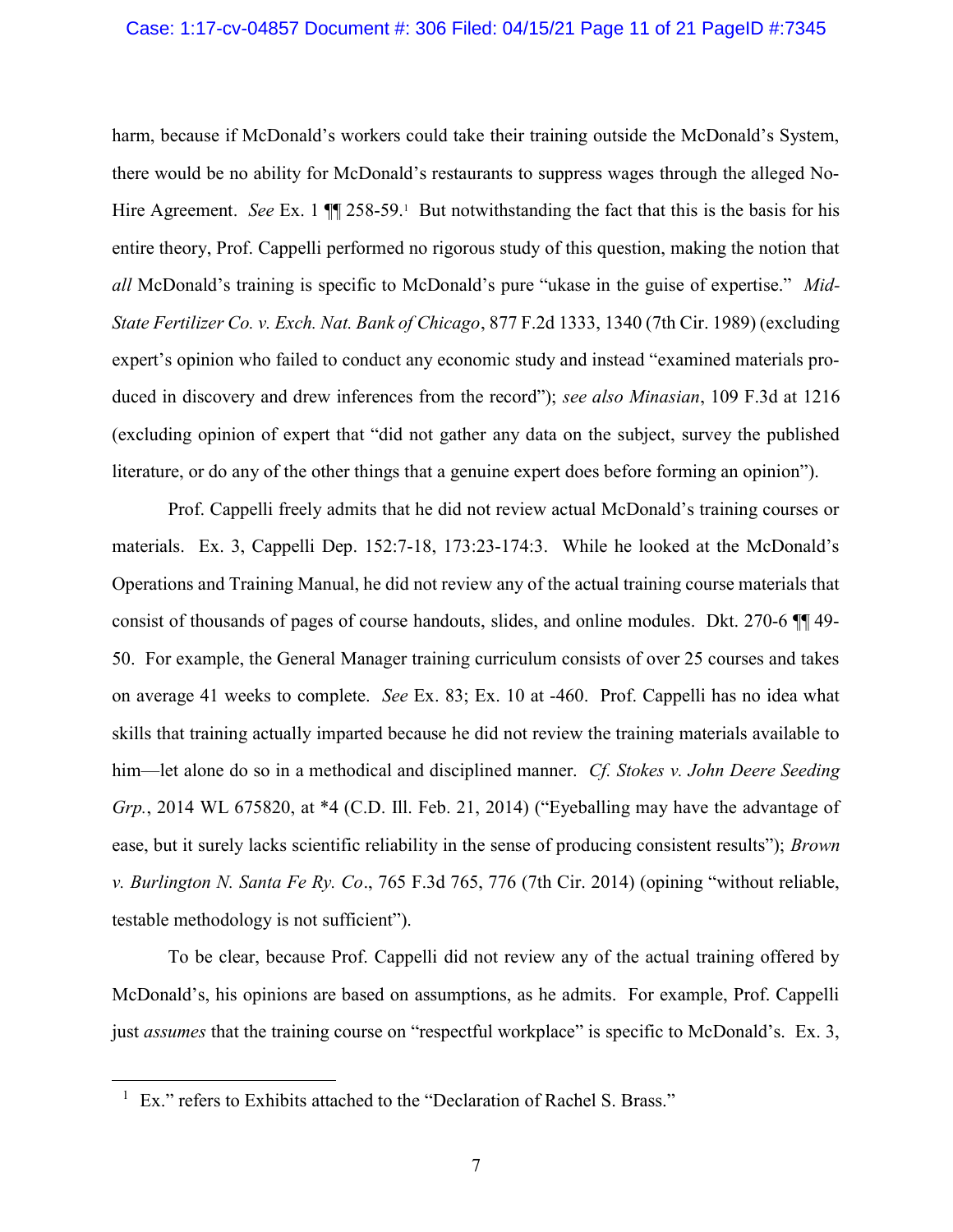Cappelli Dep. 174:11-175:17 ("If this was like the training done in other organizations on this topic of respect, it outlines what the company's rules are and what their norms are and what their policies and procedures are . . ."). Prof. Cappelli *assumes* that the training on "ServSafe" is a McDonald's-specific protocol (id. 175:18-176:1), even though Ms. Deslandes testified otherwise, Ex. 109, Deslandes Dep. 176:11-17; see also https://www.servsafe.com. He assumes that all McDonald's workers learn a unique way of counting cash based solely on Ms. Turner's experience, Dkt. 270-6 ¶ 60, even though he does not know whether any McDonald's restaurants other than Ms. Turner's actually count cash using that method, Ex. 3, Cappelli Dep. 179:24-184:8. In making these assumptions, rather than actually studying the training materials themselves, Prof. Cappelli fails to "substantiate his opinion" that **all** McDonald's training is specific to McDonald's and non-transferable to other jobs—he is simply "assum[ing]" the facts that would support his opinion "to be true." Kirk, 2021 WL 1133199, at \*7 (quoting Takata Corp., 192 F.3d at 757).

Prof. Cappelli also baldly assumes that part of McDonald's training included education about Paragraph 14, such that McDonald's General Managers knew not to hire applicants working in other McDonald's restaurants. Ex. 3, Cappelli Dep. 149:4-150:12. When pressed to explain the basis for that assumption, Prof. Cappelli admitted that he had none. Id. 150:14-152:18. And yet he claims that "it would be remarkable to [him] if in this McDonald's franchise management operation [employees] did not learn something about that." Id. This too is textbook ipse dixit.

Perhaps the most critical gap is between Prof. Cappelli's conclusion that other employers would not value McDonald's training, and his failure to analyze what skills non-McDonald's employers actually value and look for, or otherwise study the question in the real world. Ex. 3, Cappelli Dep. 172:11-188:4. For example, Prof. Cappelli claims that McDonald's restaurant equipment is not used in any other restaurants, so training in how to use McDonald's equipment would not be useful to other employers. Dkt. 270-6 [61. But Prof. Cappelli cites nothing to support this conclusion, id., and conducted no study or personal observation supporting it. Ex. 3, Cappelli Dep. 207:9-209:4. Rather, Prof. Cappelli assumes that other companies do not use the same equipment as McDonald's restaurants based on his vague recollection of having "read something about how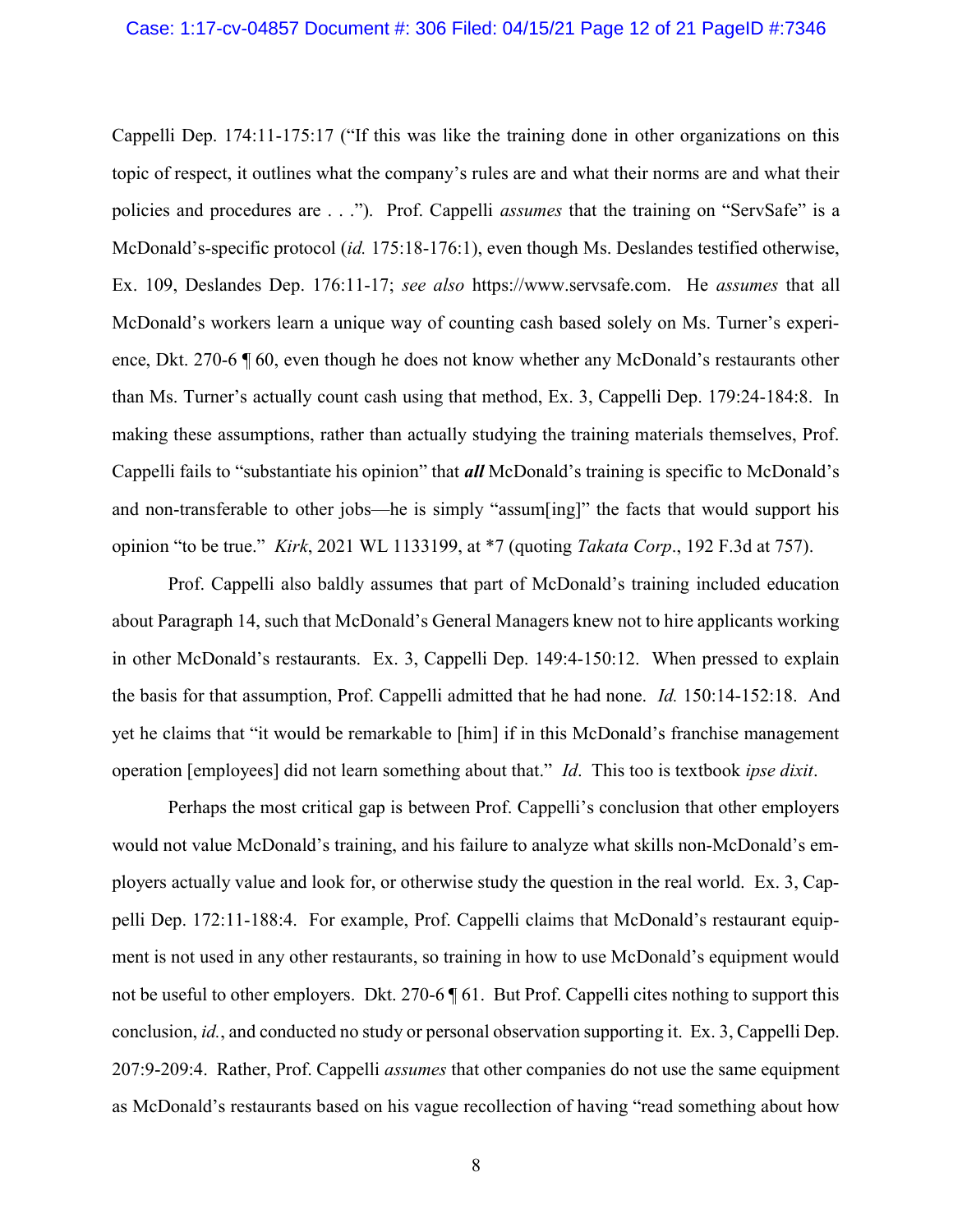## Case: 1:17-cv-04857 Document #: 306 Filed: 04/15/21 Page 13 of 21 PageID #:7347

Subway works." Id. 208:16-209:4. Nor does Prof. Cappelli analyze competing employer job postings, surveys of competing employers, or what jobs McDonald's workers are typically hired into upon leaving McDonald's jobs—examples of actual evidence that could have indicated whether employers value McDonald's training (or not). *Id.* 204:22-206:20. Rather, he testified that he "can certainly imagine many employers who would think [McDonald's training] was not relevant." Ex. 3, Cappelli Dep. 186:20-187:2 (emphasis added). This imagined opinion would extend to crew training on matters such as mopping floors, counting change, and providing positive customer service. Speculation is not evidence, much less the foundation for reliable expert opinion. Takata Corp., 192 F.3d at 757 ("a district court is required to rule out subjective belief or unsupported speculation") (internal quotation omitted).

Prof. Cappelli has not used a reliable methodology—or any methodology—to arrive at his conclusions regarding the alleged specificity of McDonald's training and its lack of value to other employers. Instead, his opinions rest on unfounded assumptions and speculation and therefore should be excluded. Takata Corp., 192 F.3d at 757; Chen v. Mnuchin, 2020 WL 5819869, at \*4- 5 (N.D. Ill. Sept. 30, 2020) (excluding expert who did not rely "upon 'sufficient facts or data' to support his testimony") (quoting Fed. R. Evid. 702(b)).

## III. Prof. Cappelli Assumes A Lack of Mobility By McDonald's Workers

In order for employees to be harmed under Prof. Cappelli's theory, it must be the case that the alleged No-Hire Agreement actually restricted employee mobility. See Dkt. 270-6 ¶¶ 9.a, 81. But Prof. Cappelli did not study whether the alleged No Hire-Agreement had *any* effect on worker mobility. Ex. 3, Cappelli Dep. 209:21-210:25. Rather, he reads a handful of documents and cherry-picked deposition testimony to mean that McDonald's "enforced" the No-Hire Agreement such that mobility was prevented for all class members. Dkt. 270-6  $\P\P$  65-66. Scratching beneath the surface reveals that his opinions here are based on assumption, not study, as well.

First, Prof. Cappelli assumes that the alleged No-Hire Agreement was enforced because there were various ways that McDonald's could have enforced it. Dkt. 270-6 ¶¶ 40-43. But he does not cite a single instance in which McDonald's *actually did so*, and he admits that he located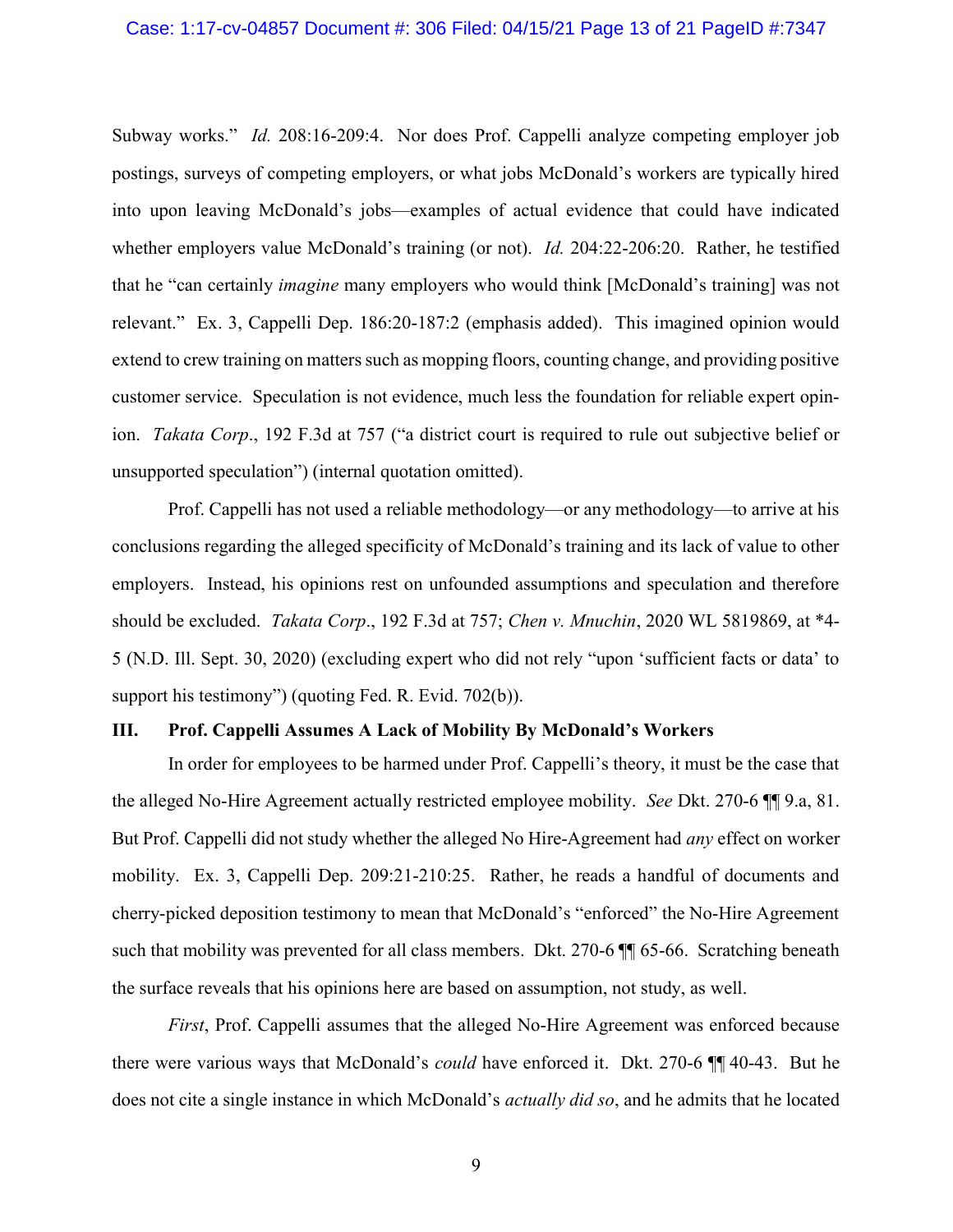no such evidence. Ex. 3, Cappelli Dep. 138:6-145:3. For example, while he cites evidence that in one year  $(2016)$ , McDonald's did not renew the franchise agreements of of operators whose agreements were up for renewal, Dkt. 270-6 ¶ 41, he admits he does not know what the actual reasons were for McDonald's decisions not to renew those franchise agreements, and that those non-renewals could have been unrelated to violations of the alleged No-Hire Agreement. Ex. 3, Cappelli Dep. 139:22-141:1. In fact, there is no evidence that McDonald's ever refused to renew a franchisee agreement, or took other action against a franchisee, as a result of a violation of Paragraph 14 during the class period. Ex. 116, Poroda Dep. 108:1-23. Prof. Cappelli cites no such example. And while Prof. Cappelli cites two McDonald's documents about regional practices surrounding Paragraph 14, those documents date to 1995 and 2011—and they provide no evidentiary basis for a conclusion about McDonald's conduct during the class period. Even worse, Prof. Cappelli admitted in deposition testimony that one did not support his conclusion, disavowing the evidentiary value of the 1995 document because it states "[i]f an employee is terminated or simply quits . . . this employee is free to immediately seek employment from any McDonald's restaurant," which flies in the face of his assumption that the alleged No-Hire Agreement prevented such movement. Ex. 78; Ex. 3, Cappelli Dep. 79:7-81:16 (stating the 1995 memo "could have simply been an error" and that it was "superseded by other documents later on"); see also id. 89:23-90:9 (claiming the 2011 memo was "in conflict" with the language of former Paragraph 14).

Nor did Dr. Cappelli consider the record evidence contrary to his conclusion. He did not read—let alone rely on—the depositions of McDonald's witnesses who explained that former Paragraph 14 was not enforced during the class period. Compare Ex. 3, Cappelli Dep. 112:19-115:23 with Ex. 114, Lopez Dep. 63:5-14, 66:12-15, 169:9-172:7, 172:23-173:9, 184:22-185:19; Ex. 115, Lowery Dep. 16:10-17:6, 27:1-28:12, 62:14-63:1, 71:1-5; Ex. 108, Brethauer Dep. 108:3-14, 109:19-110:3, 129:23-130:2; see also Ex. 1 ¶¶ 261-70. Nor does he account for McDonald's March 2017 announcement that it was removing Paragraph 14 and that it would not enforce the "dated" policy. Ex. 17; Ex. 82. This failure to "consider[] potentially contrary evidence" makes his opinions particularly unreliable. See Chen, 2020 WL 5819869, at \*4.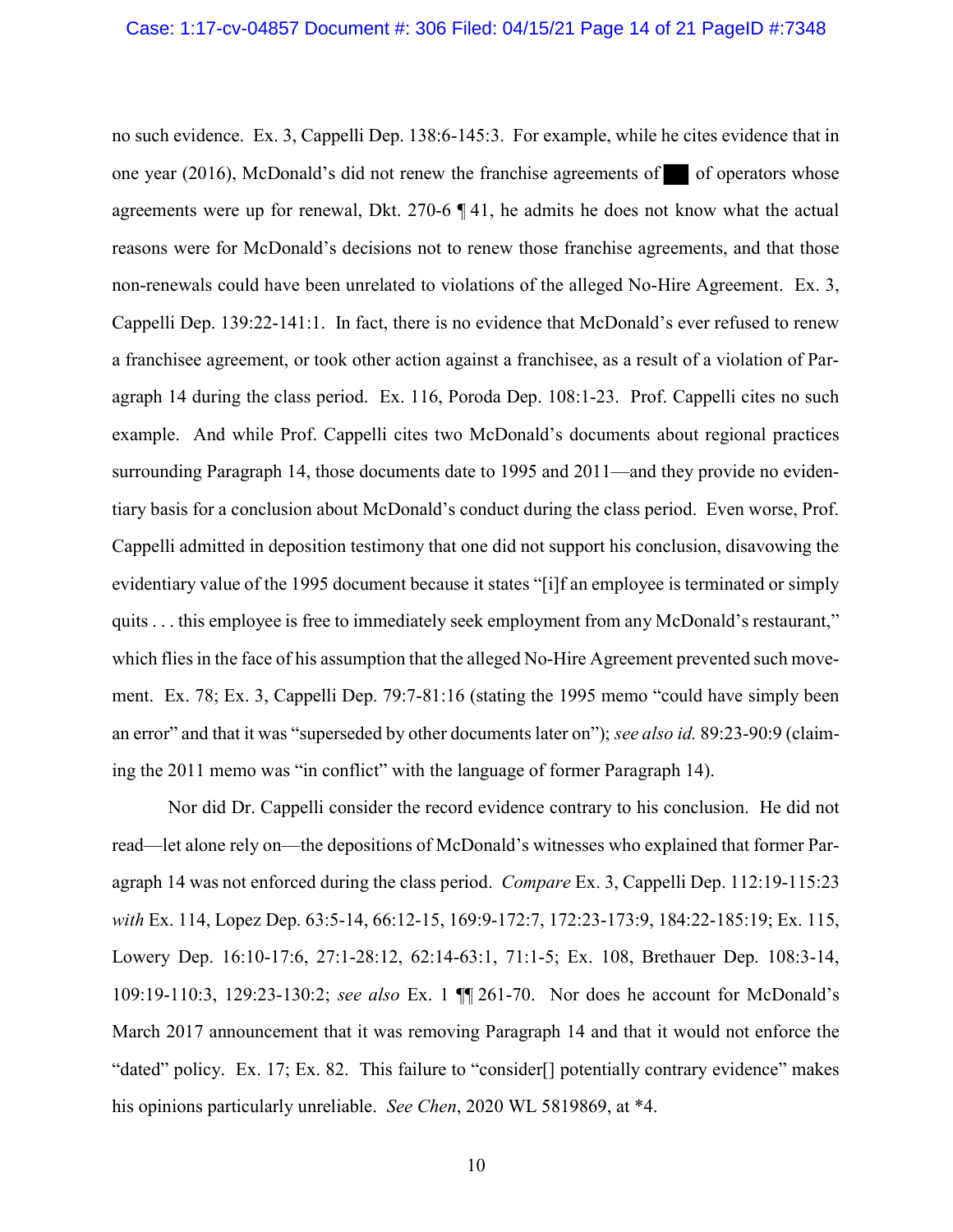## Case: 1:17-cv-04857 Document #: 306 Filed: 04/15/21 Page 15 of 21 PageID #:7349

Second, Prof. Cappelli assumes that, pursuant to Paragraph 14, franchisees in fact prohibited their employees from moving to other franchisee organizations or to McOpCos. But he identifies no documents or other data—other than Ms. Deslandes's supposed experience—that speak to any franchisee preventing employees from moving. He admits as much, testifying that he "didn't think it was necessary to document" evidence of enforcement because "it seemed obvious." Ex. 3, Cappelli Dep. 108:24-109:11; see also id. 112:5-114:11 ("[I]t didn't strike me as particularly useful to document that something that was fundamentally – fundamental and in the contract with franchisees was something that the franchisor took seriously"). The actual evidence demonstrates that it was far from "obvious" that franchisees all restricted their employees from moving to other McDonald's organizations. Dr. McCrary did what Prof. Cappelli failed to do—he studied the evidence to determine if it supported Prof. Cappelli's *theory* of enforcement, and found that "during the class period McDonald's and franchisees did not have a consistent policy of enforcing the challenged clause, or otherwise limiting employee mobility between McDonald's restaurants." Ex. 1 ¶ 283; see id.  $\P$ [273-81 (compiling "numerous examples of mobility during the class period"); see also Ex. 118 ¶¶ 17-19; Ex. 120 ¶¶ 9, 18, 19; Ex. 124 ¶¶ 13-14.

Third, Prof. Cappelli makes numerous unsubstantiated assumptions about methods of enforcement. He assumes that the alleged No-Hire Agreement was enforced via job applications, Dkt. 270-6 ¶ 66.a, but did not investigate franchisees' application processes or whether they even attempted to verify previous McDonald's employment. Ex. 3, Cappelli Dep. 102:22-105:16. He assumes that releases were "extremely difficult to get," but he admits that he made no attempt to study whether or not that was actually true. *Id.* 163:17-164:24. Prof. Cappelli has "a reasonably good . . . sense" that restaurant managers would have "report[ed]" other franchisees who violated the No-Hire Agreement, id. 145:4-146:1, yet admits he saw "no direct evidence" of that, simply claiming "that practice seems to be one rooted in human behavior, and so it should apply at McDonald's as well." *Id.* 146:4-17. And Prof. Cappelli cited his "knowledge of how employees behave and have behaved effectively since the period of industrial revolution." Id. 146:4-147:9. However, "courts must ensure that purportedly scientific testimony employs scientific methods to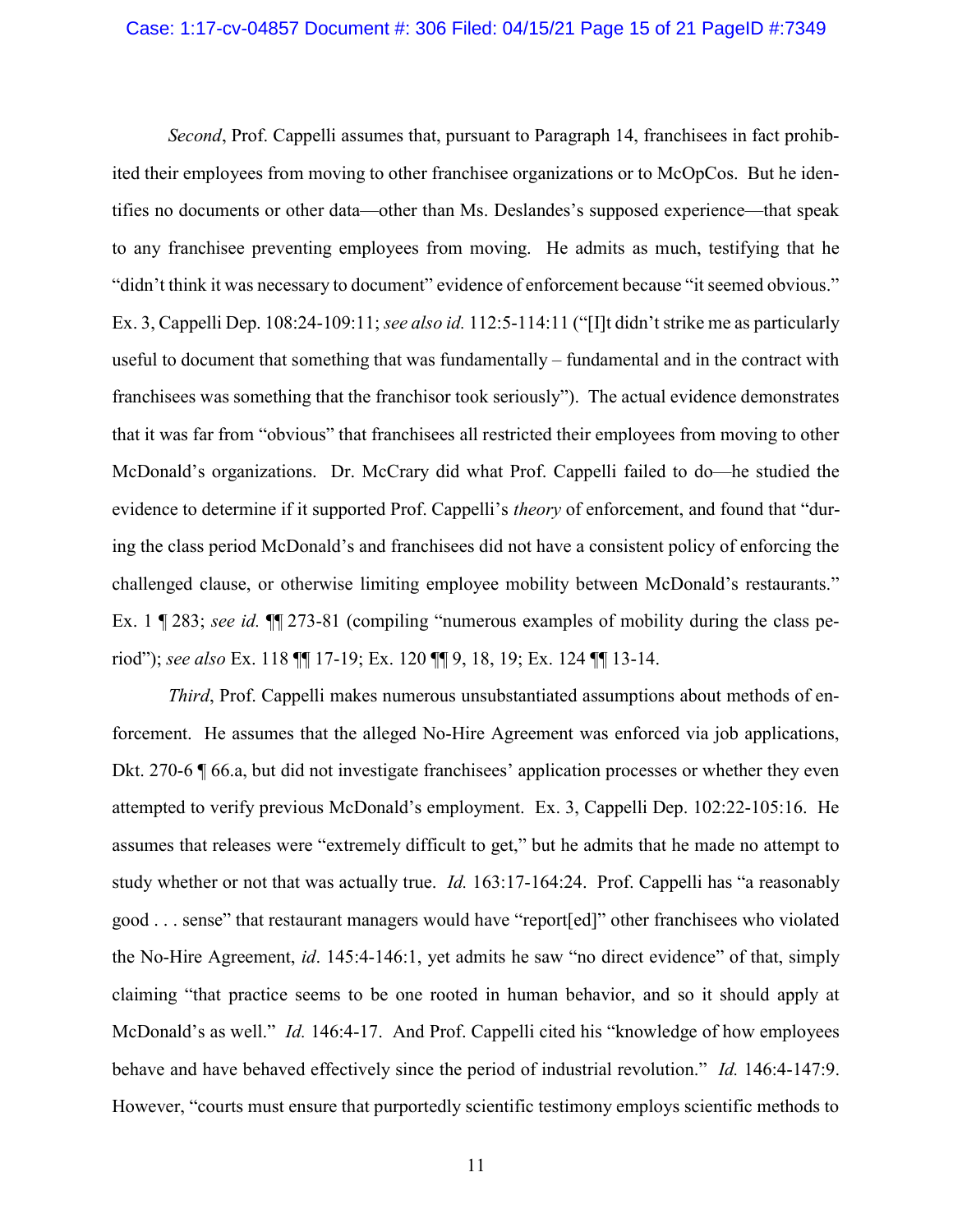## Case: 1:17-cv-04857 Document #: 306 Filed: 04/15/21 Page 16 of 21 PageID #:7350

reach reliable conclusions." Huey v. United Parcel Serv., Inc., 165 F.3d 1084, 1087 (7th Cir. 1999). While Prof. Cappelli may have "specialized knowledge or skills," "he did not apply them to the analysis of" the issue in this case—classwide wage suppression. Id.

Having failed to conduct any actual study of employee mobility, all Prof. Cappelli is left with are his "subjective belief[s] [and] unsupported speculation" that the alleged No-Hire Agreement restricted employees from moving between McDonald's restaurants—neither of which can support a reliable opinion. *Takata Corp.*, 192 F.3d at 757; see also Wendler, 521 F.3d at 791 ("We have said over and over that an expert's *ipse dixit* is inadmissible"); *Marion Healthcare*, 2020 WL 1527771, at \*4 (excluding economist opinion that was "not predicated on the facts in the record").

## IV. Prof. Cappelli's Opinion That All Workers Were Harmed Does Not Fit The Facts Of How Wages Are Set For Entry-Level Workers And Lateral Managers

A core component of Prof. Cappelli's wage suppression theory is his assumption that McDonald's workers have McDonald's-specific skills that they cannot capitalize on by moving to other McDonald's restaurants. Dkt. 270-6 ¶ 61. But he ignores that a large category of employees are new hires—entry-level crew and externally hired managers—who indisputably do not possess such skills and thus could not have been harmed until some undefined and unstudied point in time when they have done enough training to be uniquely valuable at a McDonald's restaurant.

First, Prof. Cappelli admits that there was "competition for workers" "at the entry level" such that their wages were market-driven. Dkt. 270-6 ¶ 136; see also Class Cert. Opp. at II.B (discussing record evidence). Further, evidence demonstrates an extremely high rate of turnover in many McDonald's restaurants, especially for entry-level crew. See Ex. 3, Cappelli Dep. 93:8- 94:17 ( ); Ex. 1 ¶ 52-56, 234-38; Ex. 2 ¶ 105-

108, 129. Thus, even Prof. Cappelli admits that the putative class contains some class members who would not have been harmed according to his theory of wage suppression, because they never accumulated enough training to be harmed. Prof. Cappelli has not, however, accounted for this and has no method for excluding these individuals from the putative class. Ex. 3, Cappelli Dep. 62:5-14. An expert who merely assumes that a putative class is composed of similarly situated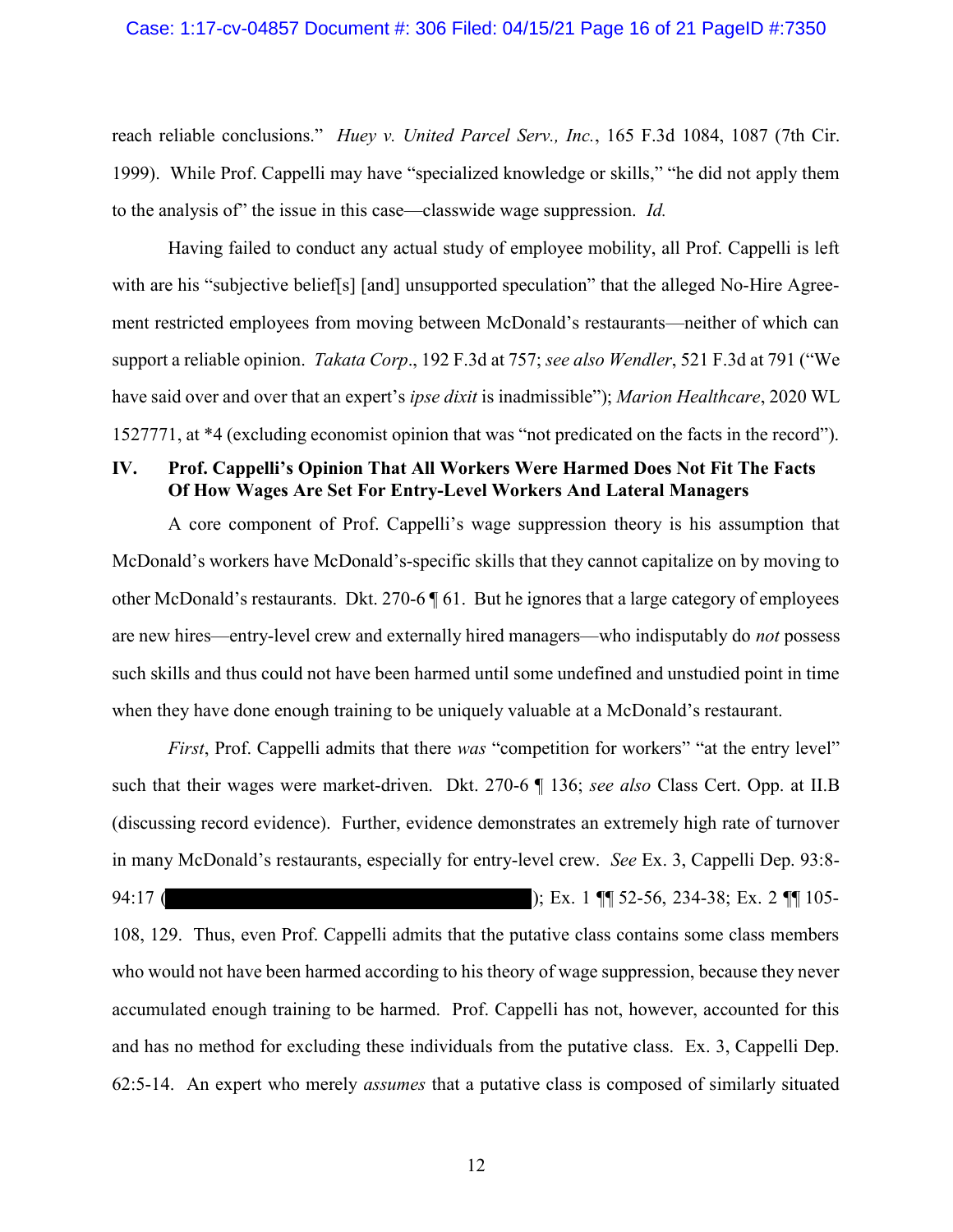## Case: 1:17-cv-04857 Document #: 306 Filed: 04/15/21 Page 17 of 21 PageID #:7351

people is not providing helpful testimony for the jury, particularly where purporting to offer testimony "critical to class certification." See Bowman for J.B. v. Int'l Bus. Machines Corp., 2013 WL 12290828, at \*2, \*8 (S.D. Ind. Aug. 16, 2013) (internal quotation omitted).

Second, Prof. Cappelli assumes without evidence that McDonald's restaurants do not hire employees above the entry-level crew positions (i.e., managers) from outside the McDonald's System, such that "all positions above entry-level Crew Member must be filled by someone already employed in the McDonald's System." Dkt. 270-6 ¶¶ 54, 57. That is demonstrably incorrect. There is an entire department within the McOpCo organization that "focus[es] on strategic recruitment for external talent for McOpCo Shift Manager, Department Manager and General Manager" positions. See Ex. 85 (emphasis added). Deb Leon, one of its primary recruiters, testified about it at length, in a deposition Prof. Cappelli claims to have relied upon. Compare Leon Dep. 21:25- 23:6 with Dkt. 270-6 Appx. B (Materials Relied Upon listing Deposition Testimony of Deb Leon); Ex. 3, Cappelli Dep. 109:24-110:23; 127:12-128:7. And franchisees similarly hire managers from outside their own restaurants and compete with countless other companies for labor. See Ex. 120 ¶ 7; Ex. 121 ¶ 10. Indeed, as of 2014, McDonald's estimated that over 50 percent of General Managers at McDonald's-owned restaurants began their careers at positions above entry-level crew. Ex. 84; see also Ex. 1 ¶¶ 293-96 (collecting evidence of external hiring for managers).

Prof. Cappelli did nothing to test or verify his assumption that McDonald's restaurants do not compete with other companies for non-entry level employees, and that assumption is verifiably wrong, so his opinions based on it should be excluded as unreliable. See Smith v. Ill. Dep't of Transp., 936 F.3d 554, 558–59 (7th Cir. 2019) (affirming exclusion of expert who "omitted a substantial set of facts from her analysis, and instead relied only on what appears to be plaintiffcurated records") (internal quotation omitted); Stokes, 2014 WL 675820, at \*6 (excluding as unreliable economist whose method relied on "unsubstantiated inferences").

## V. Prof. Cappelli's Opinion That All Workers Were Harmed As A Result Of A Common "Wage Structure" Is Based On Untested Assumption

Prof. Cappelli claims that a "pay structure" existed *across* all McDonald's restaurants—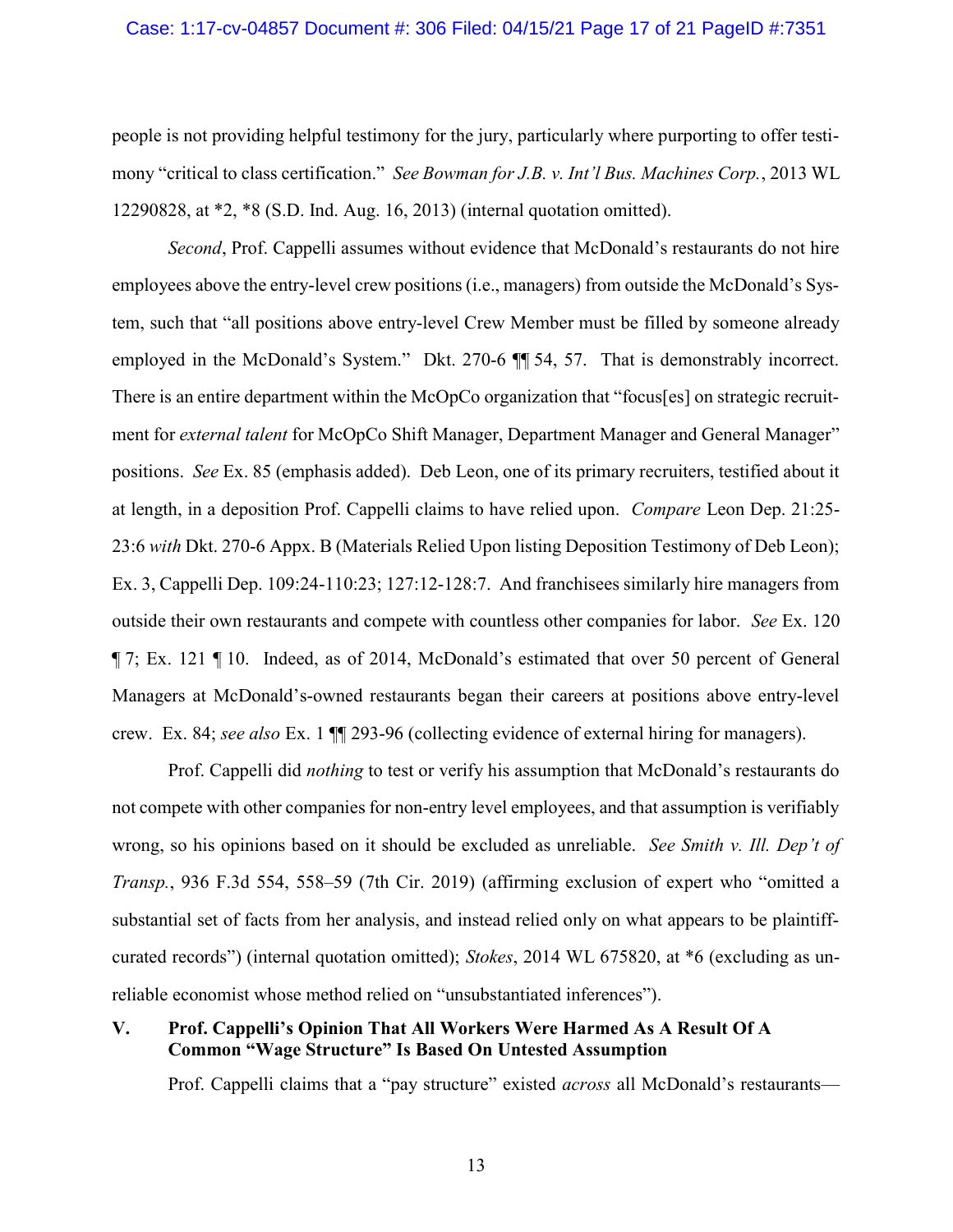franchisees and McOpCo's—as well as within them, such that wage suppression of one employee's wages would "spread" to other employees' wages, thus "caus[ing] system-wide depression of wages, affecting all Class Members." Dkt. 270-6 ¶ 135. But again, Prof. Cappelli's opinion that the 14,000 McOpCo and franchisee restaurants shared a common wage structure is not based on any analysis utilizing reliable methodologies, but on his intuition and speculation. He simply states that "[a]n obvious point is that the franchisees have little choice but to adopt McDonald's job titles and job requirements of the people working in their restaurants," without citation to any evidence. Dkt. 270-6 ¶ 116. He then doubles down on his speculation, opining that because franchisees "do not have a great deal of discretion on many of the other factors that affect their business" they do not have room to exercise much discretion in how they pay their employees. Dkt. 270-6 ¶ 117. Prof. Cappelli could have examined record evidence—such as the produced wage data or franchisees' documents describing their organizational and pay structures—and performed empirical analysis to confirm whether his musings matched reality, but he did not. Dr. Murphy did, and found that job titles in fact vary between both McOpCos and franchisee restaurants, Ex. 2  $\P$  31-34, and that McOpCo and franchisee wages did *not* move similarly, *id.*  $\P$  238-39. Again, an expert opinion that is based on "unsupported speculation" and "subjective belief[s]" untethered to the actual evidence is not reliable. *Takata Corp.*, 192 F.3d at 757 (internal quotation omitted).

Prof. Cappelli's opinion that wage structures within McDonald's restaurants would have spread the alleged suppression fares no better. In fact, played out to its logical conclusion, his theory of "linkage" of wages among positions in a given restaurant actually contradicts his opinion that all employees' wages would have been suppressed as a result of the alleged conspiracy. If all wages were linked such that skilled-employees' wages rose when unskilled-employees' wages rose as Prof. Cappelli asserts, Dkt. 270-6 ¶ 112, and if entry-level workers with no McDonald's experience received competitive wages based on local competitive conditions as he recognizes, id. ¶ 136, by definition, the bottom rung of competitive wages would have "trickled up" to all other employees. See Ex. 1 ¶ 297. Similarly, when new managers were hired from external sources,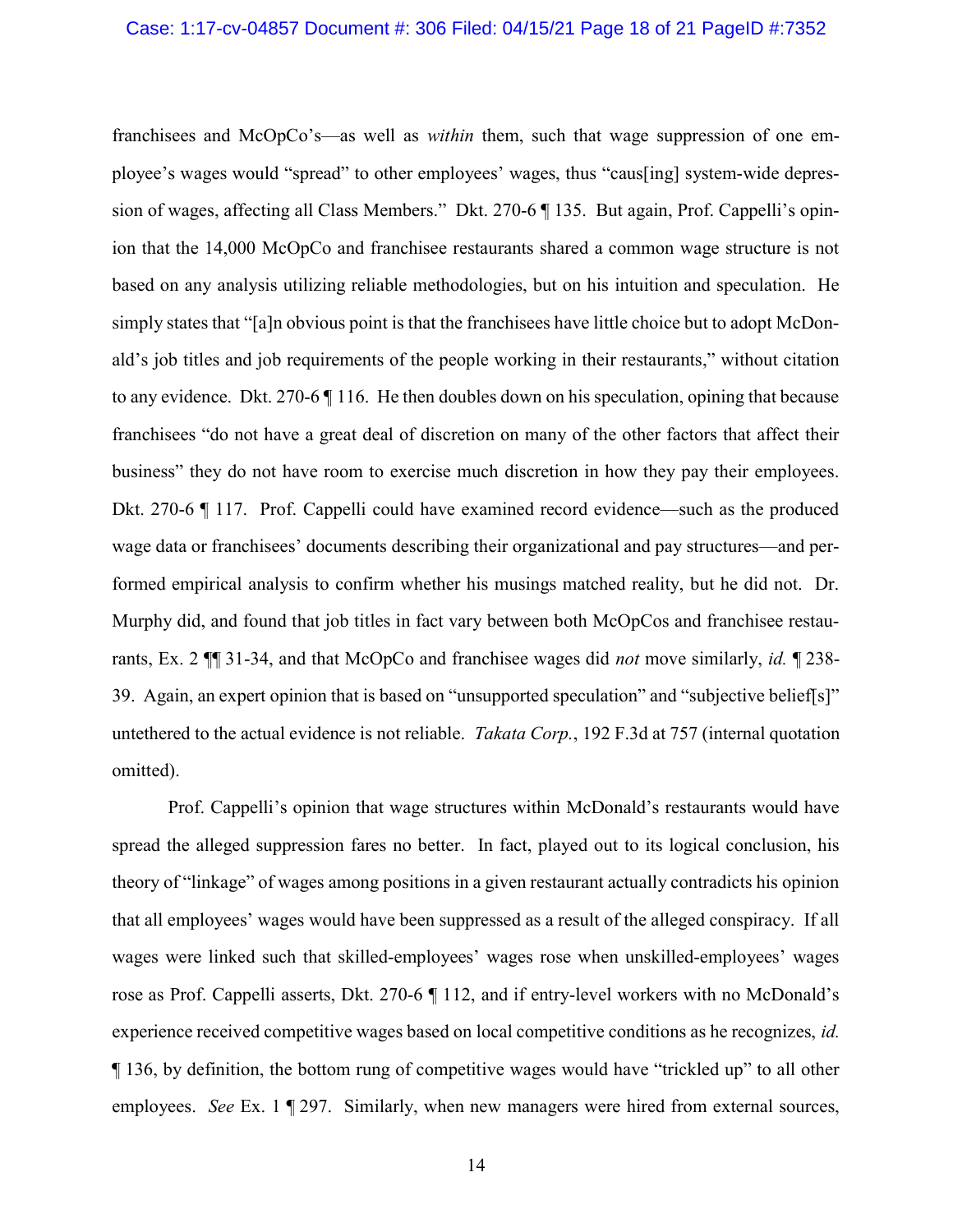## Case: 1:17-cv-04857 Document #: 306 Filed: 04/15/21 Page 19 of 21 PageID #:7353

their starting wages would have been competitively set based on competition with other employers unaffected by the alleged No-Hire Agreement. *Id.*  $\parallel$  300. Those competitive starting wages would have "ripple[d] through" to other more senior managers as well. *Id.* That competition-driven wage effect would be further enhanced by the pay-equity concerns that Prof. Cappelli opines are central to wage-setting decisions. Id. ¶ 299. Indeed, Prof. Cappelli himself recognizes this dynamic, in describing how McDonald's decision to raise wages for McOpCo entry-level jobs by \$1 "led to pressures to raise wages throughout the hierarchy of jobs in each restaurant." Dkt. 270-6 ¶ 138; see also id. 131. In other words, the internal "linkage" of employee wages would *increase* wages based on external competition, not suppress them. Ex. 1 ¶¶ 297-300.

Worse, Prof. Cappelli's theories do not survive testing by Plaintiffs' own expert's regressions, much less by properly conducted economic analysis. Prof. Cappelli contends that the more specific training a worker receives, the more valuable she should be to McDonald's employers and, hence, the more her wages should have been suppressed by the No-Hire Agreement. Ex. 3, Cappelli Dep. 176:2-177:18; see also Dkt. 270-6 | 58 (emphasizing that "employee value" "rise[s] considerably" with more training and tenure). Yet Dr. Singer purports to find precisely the opposite—that crew wages (among franchisees, who comprise the vast majority of the putative class) were affected by the alleged No Hire Agreement *more* than manager wages, Dkt. 270-5 Table 4, and that the percentage of employees "harmed" *declines* as employees gain experience at a restaurant. Ex. 2 ¶ 265-66. Thus, in addition to being independently unsupported by "a process of reasoning beginning with a firm foundation," Mid-State Fertilizer, 877 F.2d at 1339, Prof. Cappelli's theoretical opinion is antithetical to Dr. Singer's empirical findings (reliability notwithstanding). Because Prof. Cappelli has "presented nothing but conclusions—no facts, no hint of an inferential process, no discussion of hypotheses considered and rejected," his opinion "supplies nothing of value to the judicial process" and should be excluded. *Id*.

## **CONCLUSION**

For the reasons stated herein, Defendants request that the Court grant this motion to exclude Prof. Cappelli's testimony in its entirety.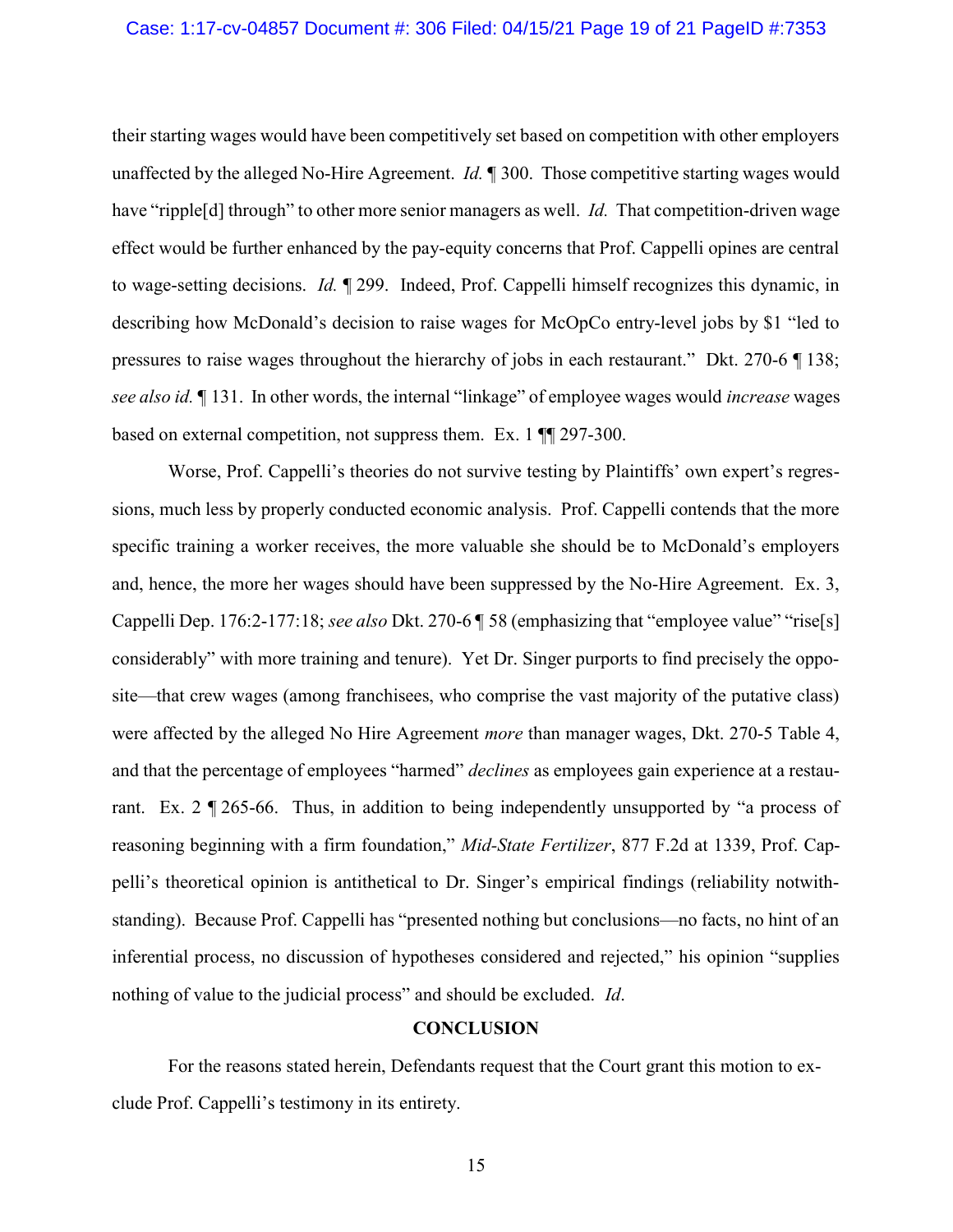Dated: April 15, 2021

## McDONALD'S USA, LLC and McDONALD'S CORPORATION

By: /s/ Rachel S. Brass Rachel S. Brass

## GIBSON DUNN & CRUTCHER LLP

Rachel S. Brass (admitted pro hac vice) Caeli A. Higney (admitted pro hac vice) Julian W. Kleinbrodt (admitted pro hac vice) 555 Mission St., Suite 3000 San Francisco, California 94105 Telephone: (415) 393-8200 Facsimile: (415) 374-8458 Email: RBrass@gibsondunn.com CHigney@gibsondunn.com JKleinbrodt@gibsondunn.com

Matthew C. Parrott (admitted pro hac vice) 3161 Michelson Dr. Irvine, CA 92612 Telephone: (949) 451-3800 Facsimile: (949) 451-4220 Email: MParrott@gibsondunn.com

A&G LAW LLC

Robert M. Andalman (Atty. No. 6209454) Rachael Blackburn (Atty. No. 6277142) 542 S. Dearborn St.; 10th Floor Chicago, IL 60605 Tel.: (312) 341-3900 Fax: (312) 341-0700